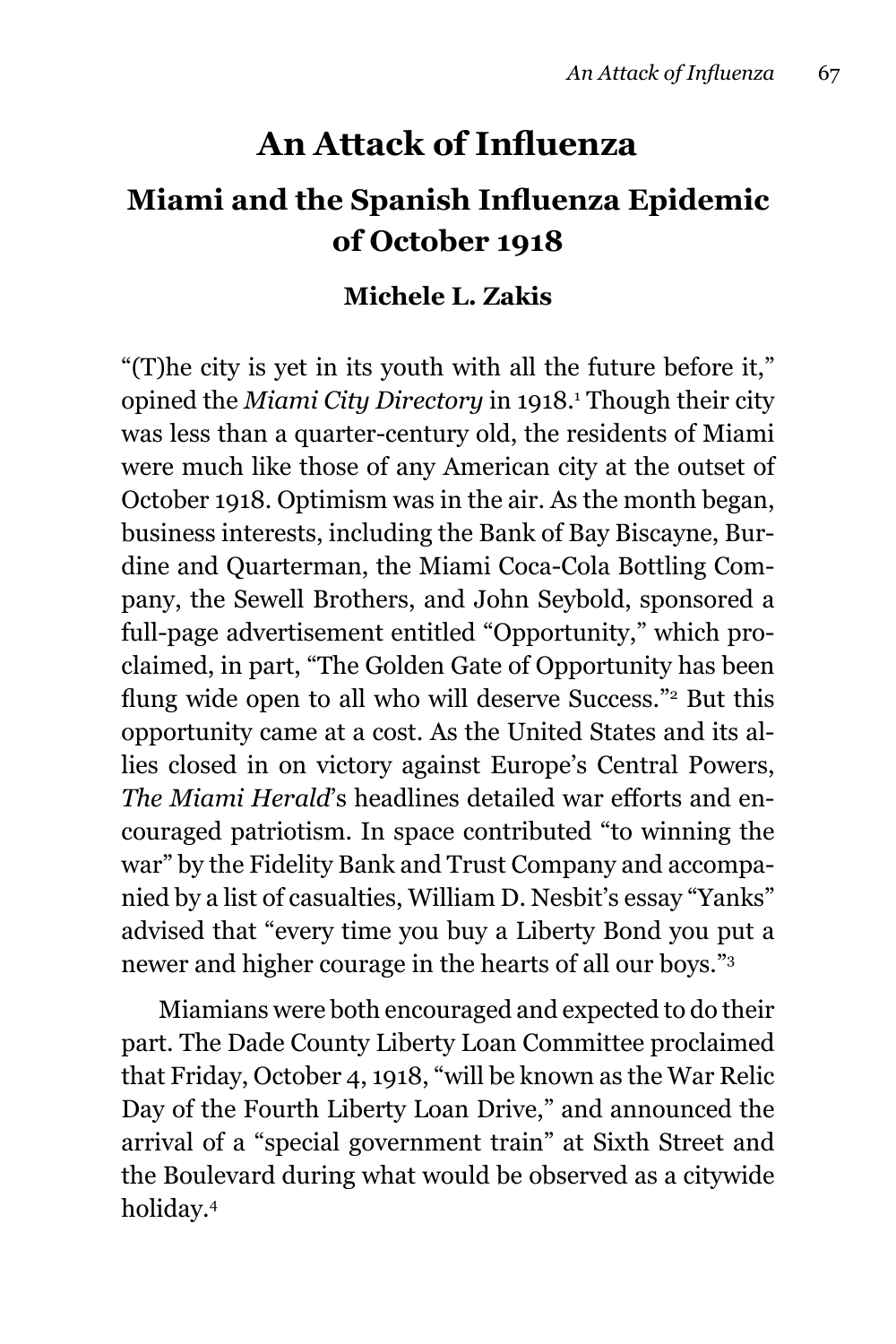While efforts were focused on winning the war, there was still time for leisure and comfortable living in Miami. "With practically the same cast you saw in *The Birth of a Nation*," D. W. Griffith's *The Great Love* was showing at The Paramount Theater. Billed as a "snappy musical show" that was sure to please, *Too Many Sweethearts* was airing at the Airdrome. Homestyle cooking was on the menu at James Mc-Laughlin's New Haven Restaurant.<sup>5</sup> To provide appropriate attire for a night on the town, the Sewell Brothers' store on Twelfth Street advertised "\$50,000 Worth of Merchandise," including shoes, hats, shirts, clothing, and furnishings that could be purchased for "cut prices."6 For those choosing to dine at home, Palm Grocery on Avenue D offered apples for six cents a pound and fresh eggs for seventy-five cents per dozen. On Avenue J, Pure Food Grocery, Inc., offered a tenounce bottle of catsup for eighteen cents and a medium jar of Van Camp's Peanut Butter for less than a quarter.7

City leaders, however, made a point of enumerating the ways in which Miami differed from all other locales. While describing the city's location in its 1918 *Miami City Directory*, publishers R. L. Polk and Company exclaimed that, "(a) more fortunate location as to natural beauty could scarcely be imagined." With its "soft air, gorgeous foliage, and rich vegetation," Miami possessed all the benefits of the tropics while "escaping the severe heat and enervating lassitude in the realms to the south." Legislation had been passed to drain the Florida Everglades and cultivate the area for agricultural purposes, an act that would enhance Miami's reputation as "the center and market for an agricultural empire."8

 Along with "an elaborate sanitary and storm sewer system," the area's climate and natural resources supported its reputation as a healthy environment in which to live or vacation.9 Just twenty-two years earlier, Henry Flagler brought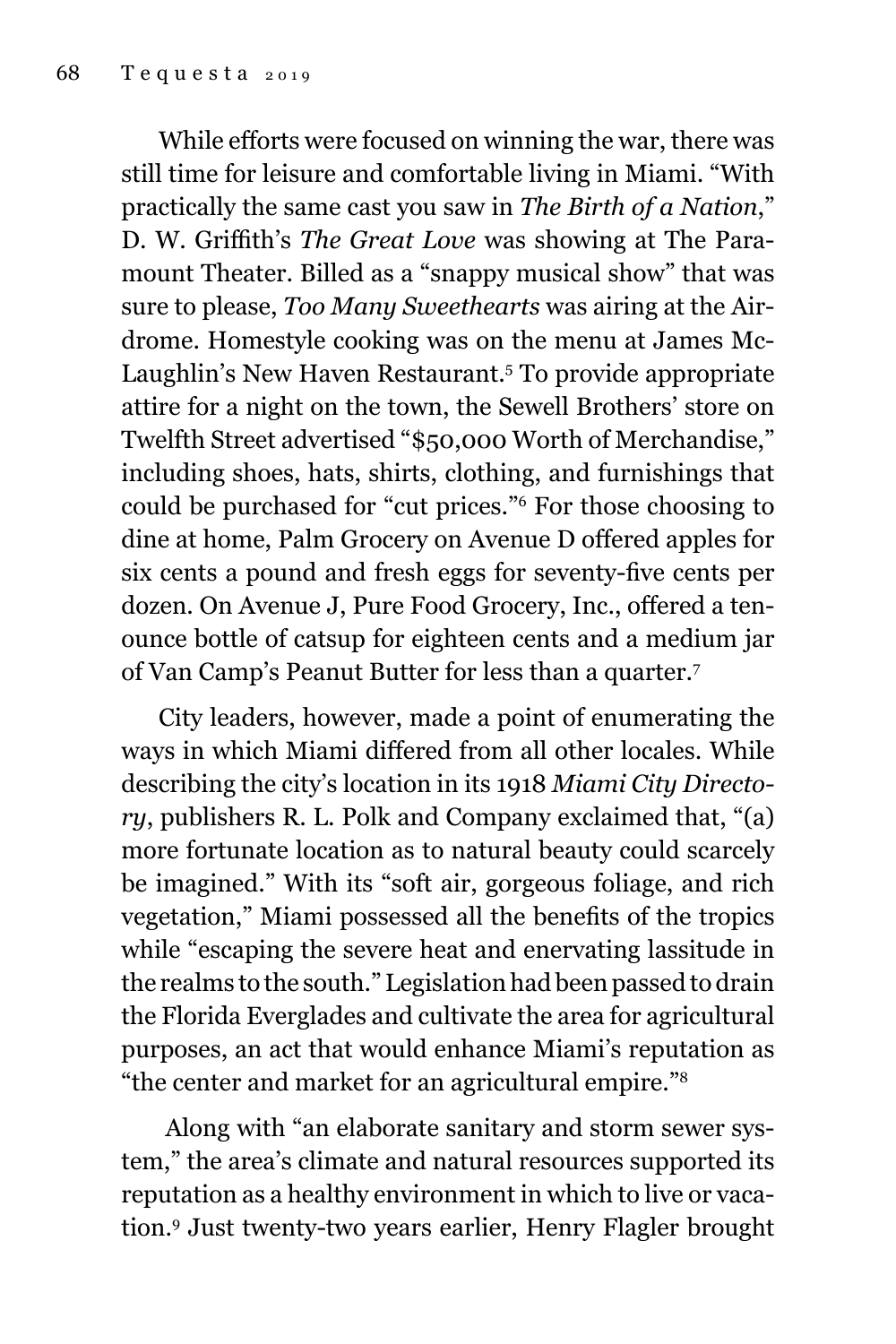his Florida East Coast Railway Company south and created a vacation Mecca for wealthy Northern tourists. By 1918, the railroad maintained stops from Jacksonville to Key West, transporting tourists, military personnel, and residents throughout the state. A thriving tourism industry supported the young city's economic survival, but it also came with drawbacks. In their city directory, R. L. Polk and Company acknowledged the difficulty of securing information from seasonal residents and cited a "scarcity of competent help" to support the needs of the growing city. This assertion is supported by listings from their own publication. At press time, the directory listed but one hospital, two sanitariums, twenty-eight physicians, six osteopaths, and fifteen nurses to serve Miami's estimated population of 29,353 permanent residents. More than four pages of the directory, however, were needed to document the city's one-hundred and eight real estate companies and fourteen property rental agents.10

 World War I brought military encampments at Curtiss Field near the Miami River, the Dinner Key Naval Air Station, and Chapman Field in South Dade. Hailing from cities and towns across the nation, the young men housed within these camps prepared for deployment to the fighting fields of Europe. Miamians showed their appreciation by hosting dances and picnics for military personnel, who responded by attending these events in droves.

Large and small, the minutiae of everyday life served as a backdrop for what, upon later examination, would prove the much greater drama of 1918. Abetted by the wartime migration of troops and civilians, from March to July, an influenza epidemic swept the globe, claiming tens of thousands of lives.11 Contact between individuals who would not, under ordinary circumstances, interact, led to a rapid spread of the disease.12 To protect morale and disguise potential vulner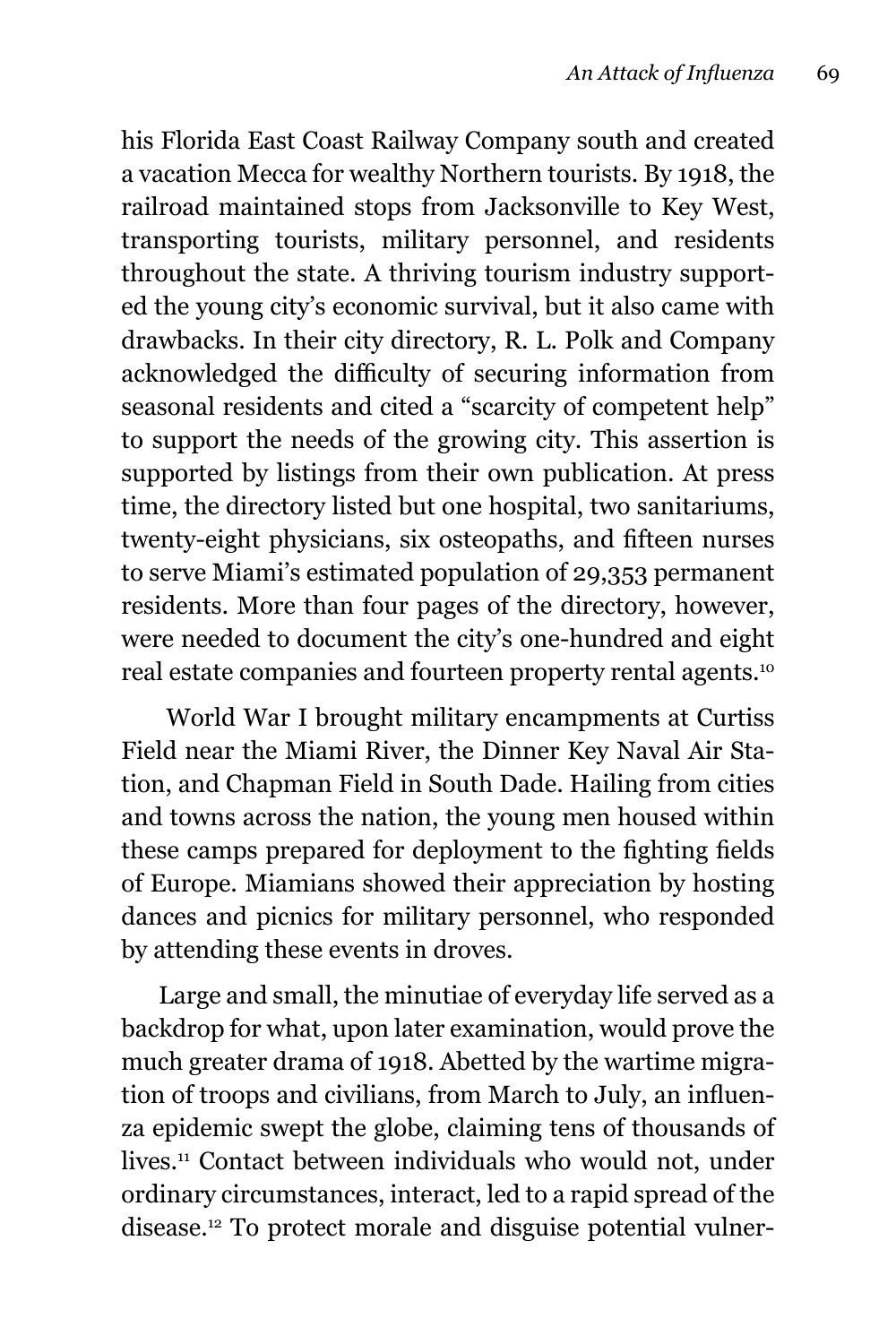abilities, nations on both sides of the Great War censored news about the epidemic.13 Because initial reports of the outbreak came from Spain, a nation not actively engaged in the war and, therefore, more forthcoming with its news reports, the disease was dubbed *Spanish Influenza*, a misnomer since, in all likelihood, it originated in China.14

By late August, the influenza virus had mutated.<sup>15</sup> Spanish Influenza's second wave was first detected among naval personnel at Boston's Commonwealth Pier.16 October would prove especially deadly. That month, the deadliest in United States history, the pandemic claimed an estimated 195,000 American lives.17 During the week of October 23, alone, influenza killed 21,000 Americans in seven days, the highest weekly number of deaths from any cause ever recorded in the nation  $18$ 

Sometimes referred to as the *Spanish Lady,* and, owing to the color its oxygen-deprived victims' skin took on, *purple death*, the pandemic struck members of the armed services earlier and more severely than it did the civilian population.19 It is estimated that as many as forty percent of all United States naval personnel had the flu at some point in 1918.20 Most influenza outbreaks are particularly deadly among the very young and the very old. While the 1918 epidemic claimed a number of victims from these categories, it also killed an inordinate number of otherwise robust young adults between the ages of twenty-one and twenty-nine.<sup>21</sup> This third category of victims overlapped perfectly with the age range of America's fighting forces. Coupled with their confinement to crowded military encampments and troop transport ships, the intercontinental mixing of soldiers and influenza strains proved extremely dangerous.<sup>22</sup>

Sweeping from coast to coast, continent to continent,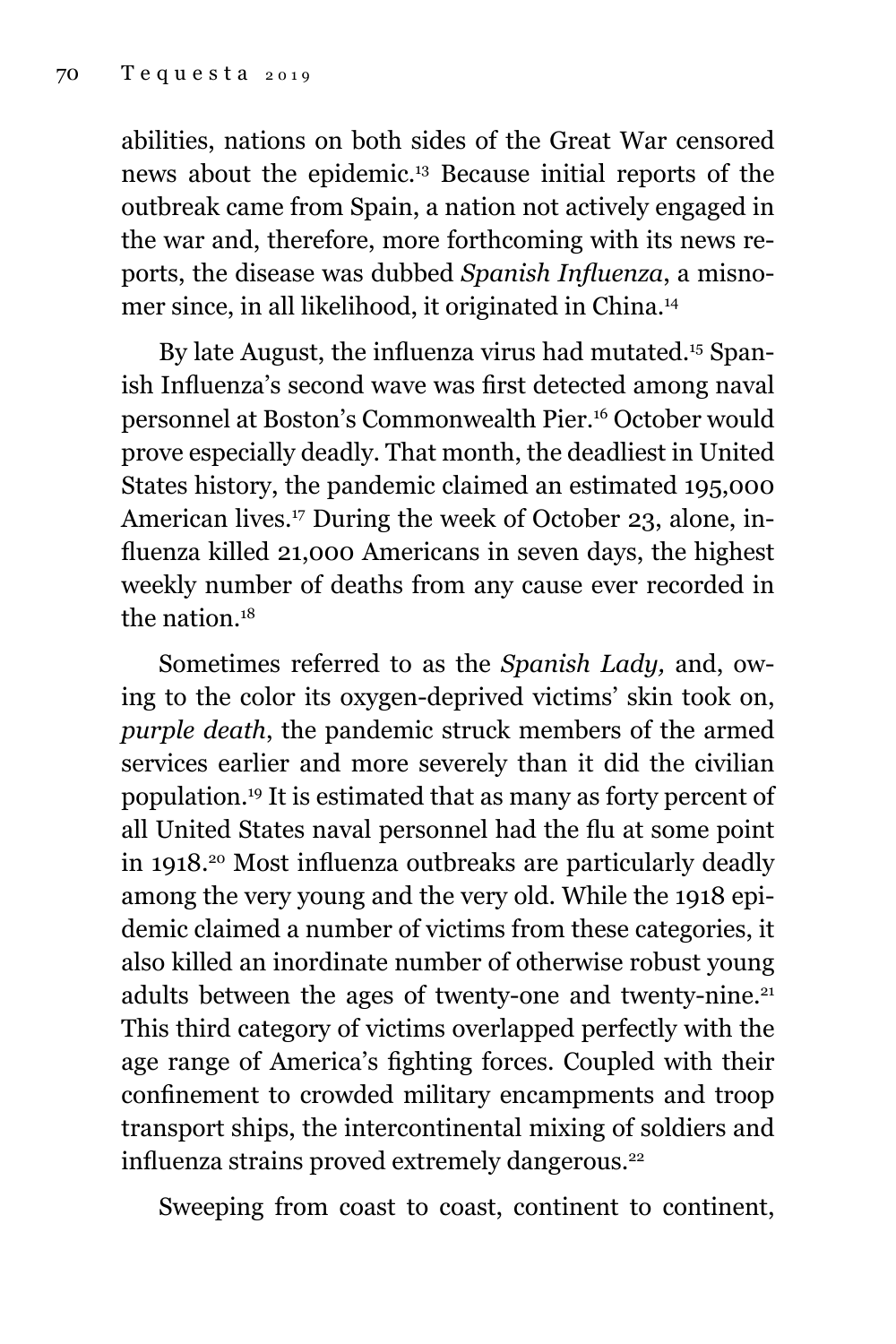the 1918 influenza outbreak was a pandemic of epic proportions. In eighteen months, approximately 500 million people, worldwide, would be afflicted with the disease. Between 50 to 100 million people would die.23 No other war, famine, or disease has claimed as many lives in as short a period of time.24 Though its impact was devastating, records of the outbreak are lacking, most narratives being gleaned from public health records and daily newspapers.<sup>25</sup> These sources reveal several common reactions to the epidemic. Many community leaders denied the presence of a threat until it was irrefutable; large, war-related gatherings continued, uninterrupted; authorities failed to report early incidences of the disease; and, at the peak of the outbreak, many municipalities were unable to maintain even the most basic of public services.26 Though different from other cities in many aspects, Miami would prove much the same in its reaction to the Spanish influenza epidemic.

Like other Americans, Miamians did not grasp the gravity of the pandemic until they experienced it firsthand. On October 9, just a week before the epidemic's deadliest day, *The Miami Herald* assured readers that "(a)bove all, there is not the slightest reason for getting excited over the situation, which is not even grave. The disease will speedily disappear, if the people will use the most ordinary precautions and will take care of themselves, as they ought to do at all times." $27$ City Health Officer Dr. John W. Shisler assured residents that there was a "low percentage of pneumonia cases among the influenza cases among civilians."28 Just thirty-one at the time of the outbreak, Shisler, a native of Richwood, Ohio, and a graduate of the University of Chicago, would become a major force in disseminating information and maintaining order throughout the epidemic.

By the following day, however, *The Herald's* tone had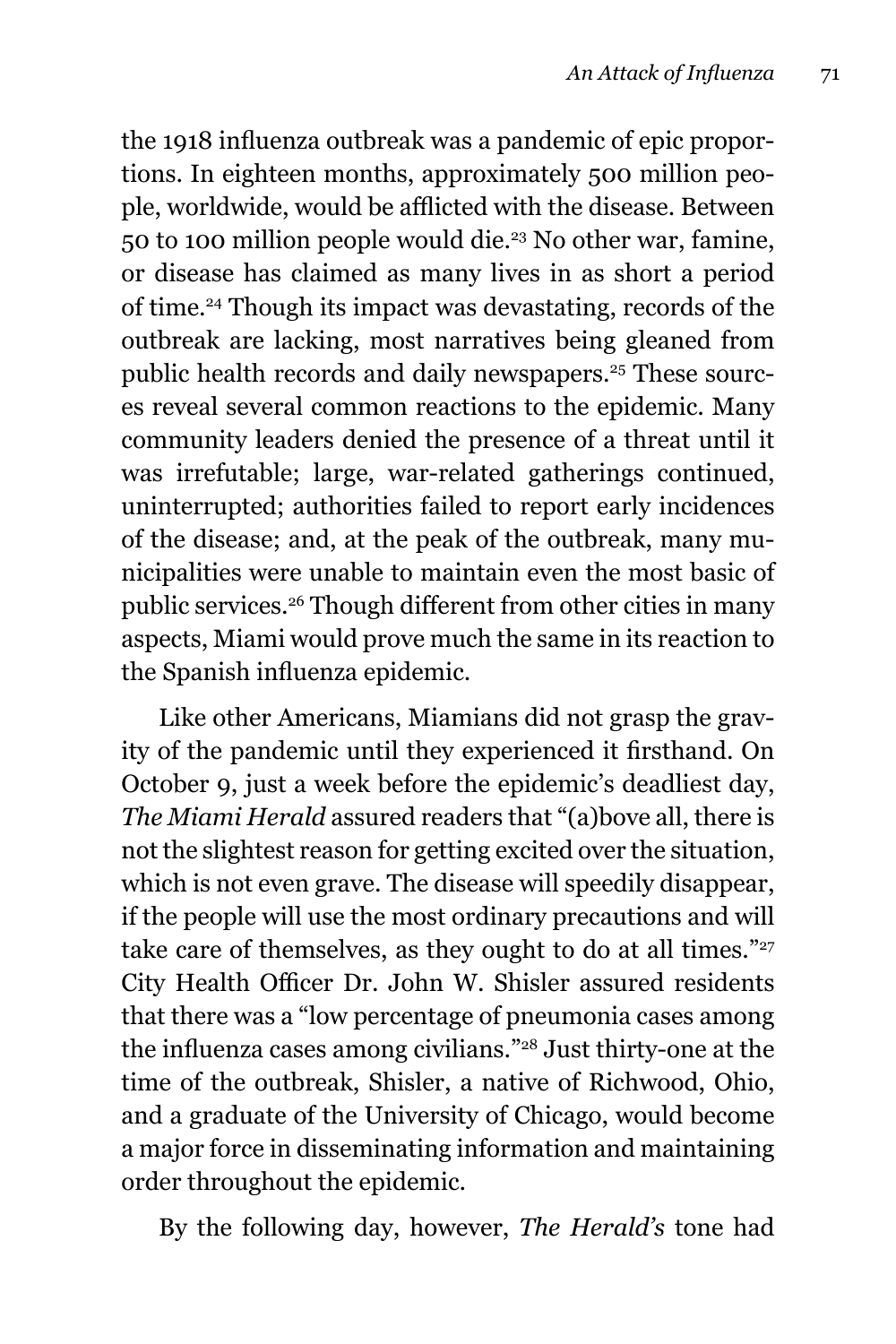changed. When reporting the need for trained nurses, the paper referred to the outbreak as "the epidemic."29 Thus began what must have felt like a roller coaster ride of news coverage. An October 11 *Herald* account referred to the situation as "a near epidemic"; just twenty-four hours later, the journal reported that influenza was "sweeping through this city."30 It was not until October 16, the epidemic's deadliest day in Florida, that *The Herald* acknowledged the presence of a pandemic.31 That same day, the paper published a circular from the nation's Division of Sanitation. This document provided a comprehensive overview of the Spanish influenza outbreak, listed purported causes, and discussed the means for transmitting, avoiding, and treating the disease.32

Even reports on the outbreak's decline were confusing and contradictory. On October 16, *Herald* readers were advised that the epidemic was "most surely on the wane."33 In the paper's next edition, that reassurance was amended when *The Herald* conceded that "perhaps it is too soon to say positively that Miami's influenza wave has broken."<sup>34</sup>

Word from Miami's medical authorities was equally confusing. At an October 18 meeting, members of the Dade County Medical Society stated that the influenza epidemic was still critical.35 By October 20, Dr. Shisler announced that the epidemic had reached its crest. Dr. H. G. Babcock, President of the City Board of Health, agreed, as did Drs. James M. Jackson and John L. North. The number of potentially lethal pneumonia cases, however, was said to be increasing.36 It would not be until October 29, with fourteen out of eighteen of the city's physicians reporting a decline in their caseloads, that the influenza epidemic truly appeared to be on the wane in Miami. The four physicians who did not make reports, it was learned, were, themselves, ill with influenza.37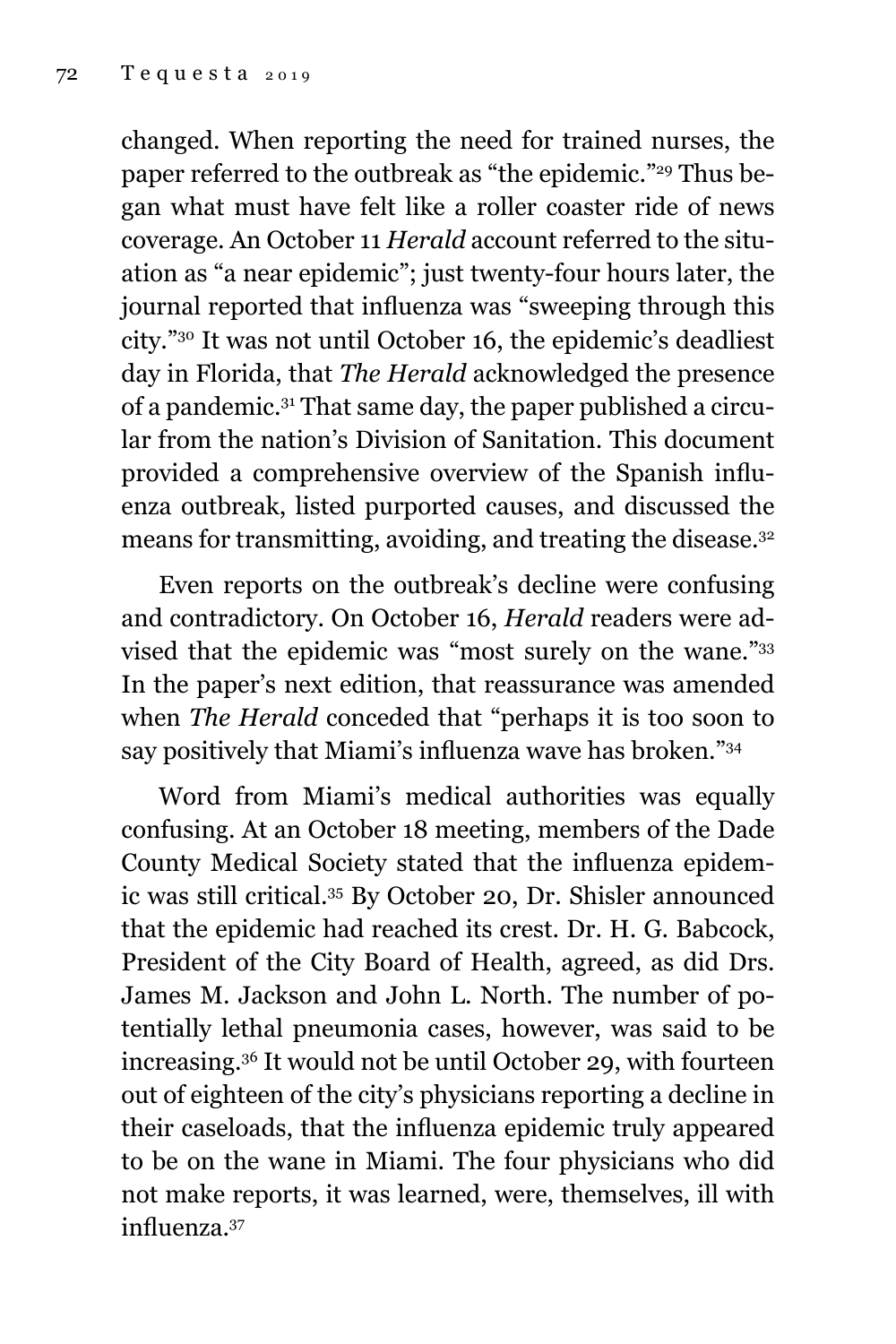Closely related to a community's inability to recognize the threat of influenza was its failure to report early cases. Many boards of health did not make influenza a reportable disease until the fall wave was well underway. In 1918, the U. S. Census Bureau did not receive transcriptions of death certificates from Florida. For this reason, the number of Floridians who died during the pandemic can only be estimated.<sup>38</sup> To its credit, Miami's City Board of Health did ask physicians to report new cases of influenza on a daily basis.39 And, to their credit, Miami's physicians tried to comply but, faced with mounting caseloads, they were often unable to keep up with the task of filing reports. On October 11, ten of the city's eighteen physicians provided updates.40 The following day, only five physicians filed reports.41 By October 14, Dr. Shisler stated that physicians were too busy to compile reports and that the epidemic showed no signs of abating.<sup>42</sup>

It was not until the epidemic's second wave was ebbing that *The Herald* reported statistics from Dade County's outlying areas. In Lemon City, Dr. John G. DuPuis stated that he had treated several hundred influenza cases during the epidemic. Dr. Mary Freeman shared that she cared for 300 cases throughout South Dade. In Homestead, a community that did not see its first influenza-related death until October 18, when Japhus Rolle, a 36-year-old black man, succumbed to the disease, Dr. J. B. Tower said he had treated 250 cases and had assisted in establishing a hospital for his city's black patients.43 Dr. Tower, himself, was stricken with the disease but recovered and was able to resume providing care in his community.44

Despite muddled whispers of an epidemic, early October found many Miamians fully engaged in supporting America's war efforts. With "ample space … arranged for the accommodation of the entire community" and the following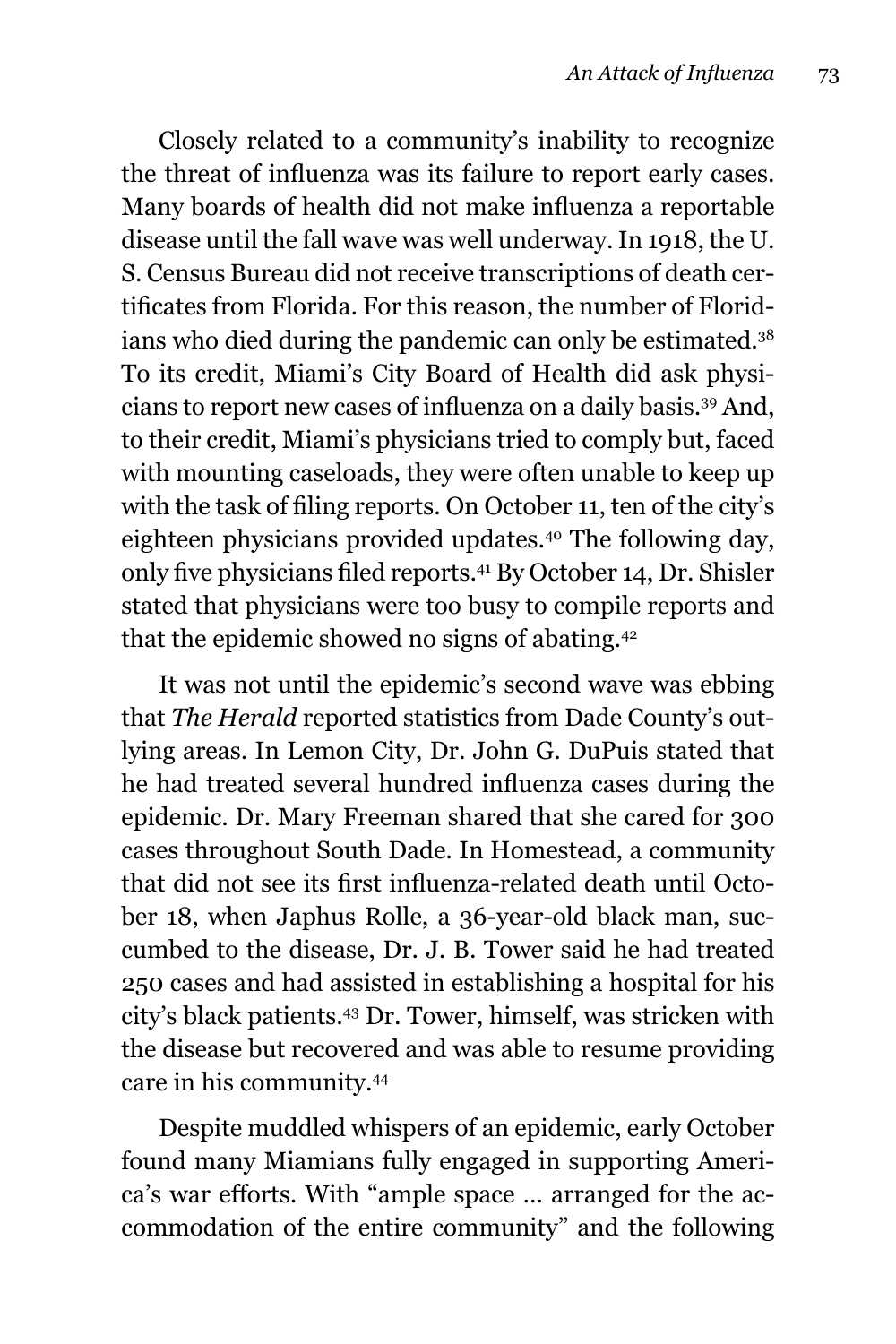Friday afternoon being "reserved as a holiday in this city," the October 2 *Herald* informed Miamians of their patriotic duty to participate in the War Relic Day of the Fourth Liberty Loan Drive. It was informing them of their patriotic duty. The arrival of a "special Government train" would be accompanied by speeches, musical performances, and airplanes that would "bombard the city with Liberty Loan literature." Miamians were asked to "help swell the crowd."45

In 1918, the United States lacked a uniform policy for limiting contact in public gathering places. With no central authority to create and enforce rules, each community acted on its own. On October 4, the same day as Miami's War Relic Train assembly, U. S. Surgeon General Rupert Blue recommended closing all public gathering places.46 This recommendation did not discourage Dade County's Liberty Loan Committee from conducting their October 5 meeting in the Central School auditorium. "Our boys are still dying in France, giving up the last drop of their life's blood for all of us who stay at home," the committee's Bulletin Number 9 admonished. "How far are you willing to go for them?"47

Some individuals and agencies were, however, taking heed of the Surgeon General's advice. On October 2, City Physician John W. North advised Miamians to avoid public gatherings. Children who might be suffering from influenza, he warned, should be kept home from school.48 Two days later, *The Herald* announced that Coconut Grove's community dance and other weekly entertainment for servicemen had been postponed. A Baptist social was postponed "on account of the prevalence of Spanish influenza in the camps" and, because she was suffering from influenza, Mrs. Emmett McDonald was forced to cancel her Sunday school class picnic.49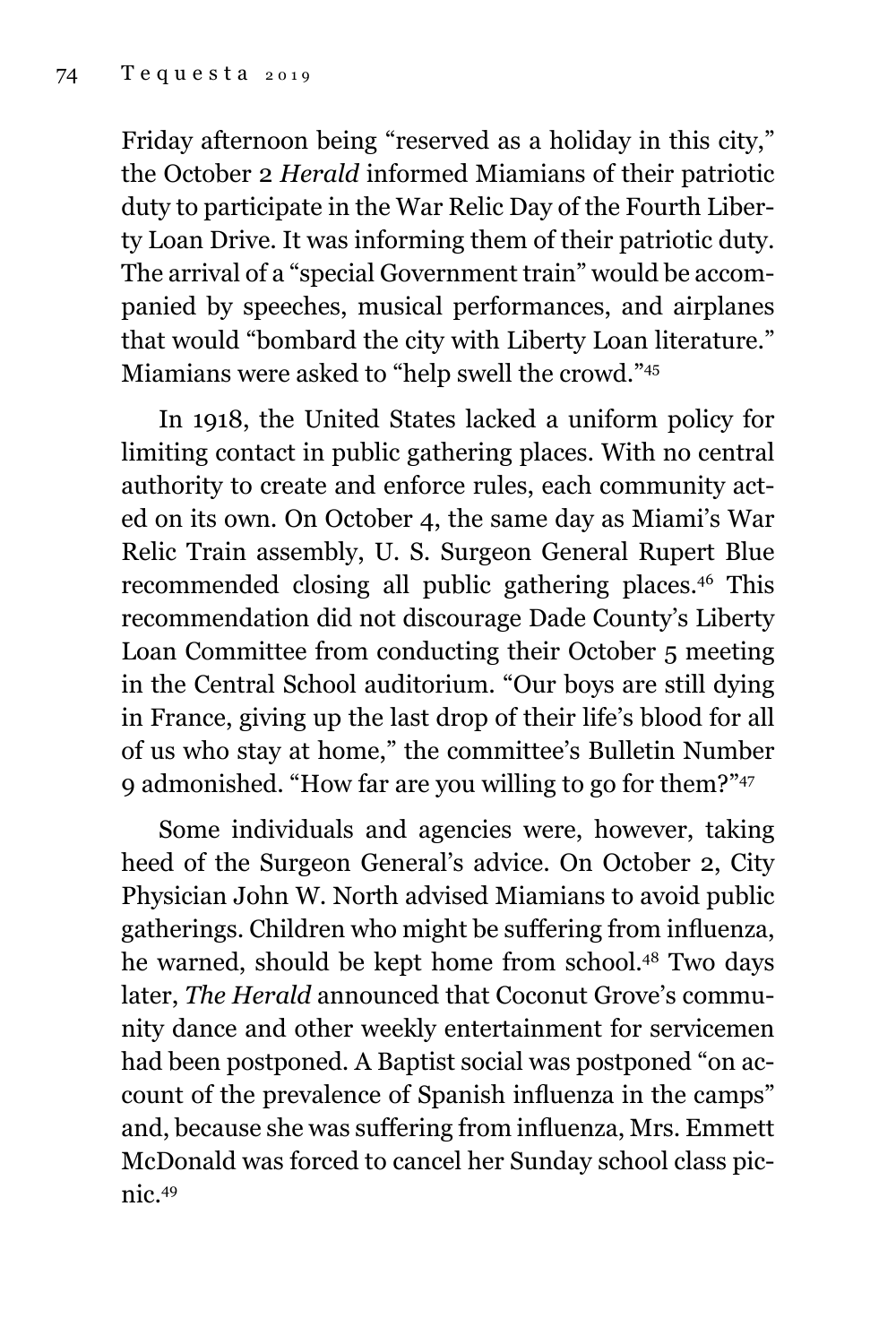By October 7, local authorities appeared to be heeding the Surgeon General's advice. After consulting with the State Board of Health, Dr. H. G. Babcock, Chairman of the City Board of Health, ordered schools, theaters, dance halls, and other places of amusement closed. No request was made to close church or lodge gatherings, though many were expected to close voluntarily.50 The following day, members of the city's ministerial association voted to close local churches the following Sunday and to close all church services for the remainder of the week. As of October 14, the only church that remained open was St. Agnes Episcopal Church with Archdeacon Phillip S. Irwin, the church's pastor, stating that there was a need for church services during the epidemic.<sup>51</sup> Despite an urgent push to secure funds for the war effort, Dade County's Liberty Loan Committee postponed a meeting scheduled for the upcoming weekend.52 Miamians, it appeared, were hearing the message and taking it seriously.

Soon, they would have no choice. On October 9, Dr. Shisler issued the order to close "all churches, theaters, schools, the Y. M. C. A., lodges, dance halls, while forbidding any mass meetings." This order included a ban on weddings and funerals.53 Dr. Shisler's order did not prevent all gatherings from taking place. On October 11, Alice Frederick and E. McIvor Law were married in what was described as "a simple ceremony" at Trinity Episcopal Church. Because of the ban on public gatherings, only the wedding party was permitted inside the church.54 When Edith Brickell, a Miami pioneer and a scion of the fabled land-rich family, succumbed to influenza, her funeral was private. John W. Watson, John B. Reilly, John Sewell, J. Gilman, Dr. James M. Jackson, and J. H. Cheatham were, however, on hand to serve as pallbearers.55

Miami's epidemic did not preclude its residents' need for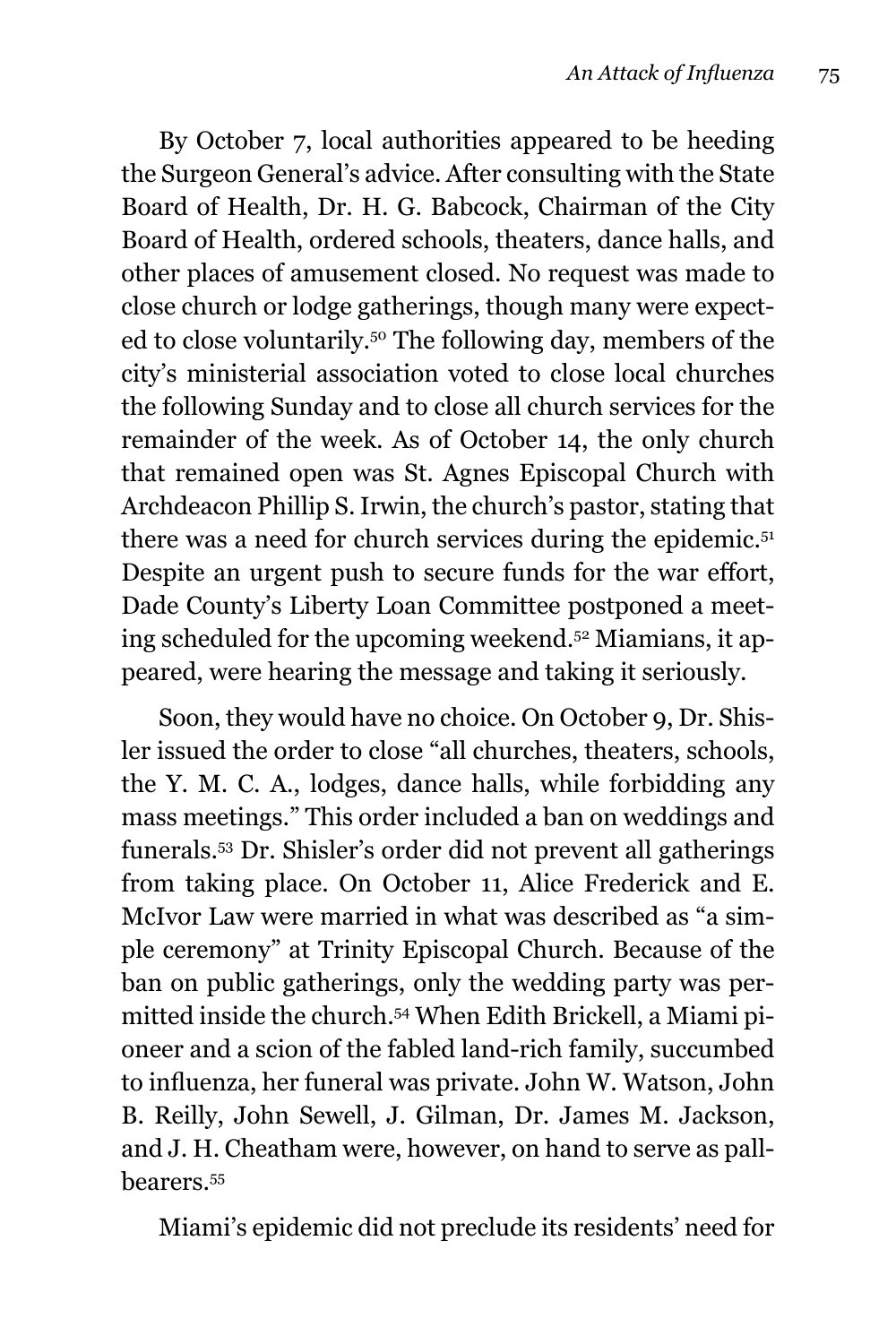food and other essential supplies. Nonetheless, on October 12, the City Board of Health ordered the closing of all stores and restaurants. Only drug stores were exempted from this mandate. Because many people had been unable to purchase food, grocery stores and meat markets were allowed to open for several hours on October 13, and restaurants could continue operations, though people were urged to eat at home. Dr. Shisler stated that "soft drink places and soda fountains" could reopen on October 14, after glasses and dishes had been sanitized.<sup>56</sup> Effective sanitation practices were believed to be tantamount to success in combatting influenza, for, as Dr. Shisler advised, "an unsanitary glass is one of the greatest mediums for the spread of disease."57

As the epidemic wore on, Dr. Shisler would do his best to maintain order, but his decisions would not go unopposed. An October 11 *Herald* editorial questioned the benefit of cancelling school and closing churches and movie theaters when children were permitted to play together and young people continued to gather with their friends.58 This argument was not unfounded, as schools in New York City and Chicago remained open throughout the epidemic.59 On October 26, Clifton A. Sawyer, in a letter to the editor, suggested that a quarantine be imposed on homes in which someone was suffering from influenza and questioned why Dr. Shisler had not mentioned the idea.<sup>60</sup>

Nor were the orders always easy to understand. Much like reports of the epidemic's severity, the rules governing business hours wavered from day to day. After one night of curtailed services, regular hours resumed at Ye Wayside Inn on October 13 and many Miamians ventured to the restaurant for Sunday dinner.<sup>61</sup> On October 19, all mercantile establishments, with the exception of drug stores, were ordered to close at 6:00 p.m. While grocery stores and meat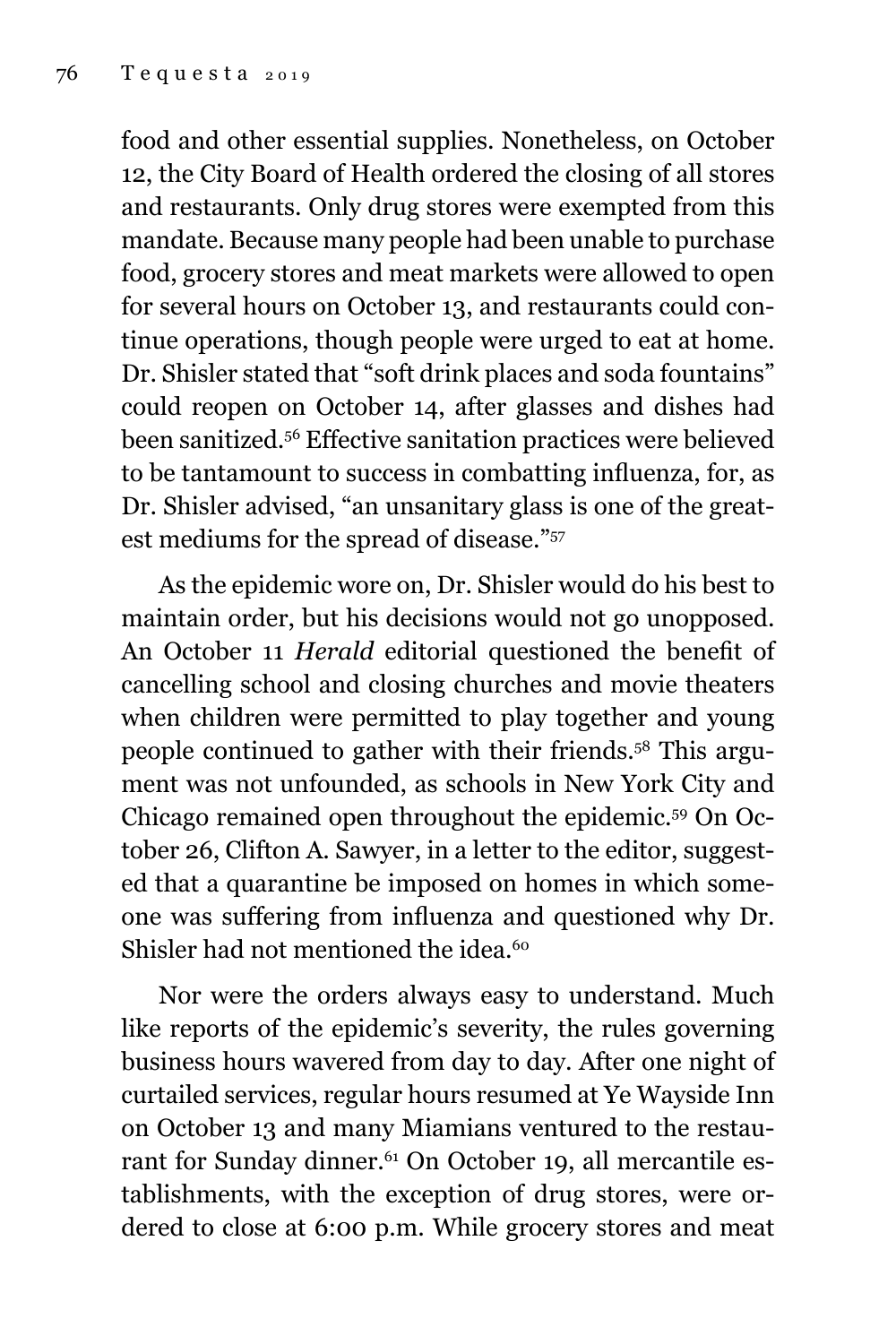markets could remain open until 7:00 p.m., soda fountains and soft drink stands had to cease operations at 6:00 p.m. and remain closed on October 20. Restaurants were not required to close early but were asked to avoid the crowding of patrons at tables and lunch counters. Schools and theaters had yet to reopen.<sup>62</sup>

"With the influenza keeping people off the streets (and) with a lightless night and a heavy rain," the October 17 *Herald* reported, "Miami fully lived up to the statement of a disgusted sailor, on Tuesday night, that this was some dull town."63 Its social events cancelled and its amusement venues shuttered, even the normally bustling tourist town of Miami could not deny this assessment.

With club meetings cancelled and dining out discouraged, Miamians found other ways to socialize. Despite admonitions to stay at home, the October 13 edition of the *Herald*  reported that "Misses Violet Eberhart, Alberta Eberhart and Alice Carrier were guests of Mrs. Frank Wheeler on Wednesday afternoon."64 On October 28, *The Herald* reported that Miss Carrier was ill with influenza.<sup>65</sup> Bending the board of health's rules was so common that the Red Cross and Miami health officials urged women to refrain from making social calls, as the women were at risk of carrying influenza from affected individuals to healthy ones.<sup>66</sup>

Travel outside the city was affected, as well. An October 23 advertisement in the *Herald* reported that "The citizens of Rock Harbor, Fla., ask the people of Miami and the intermediate stations not to get off trains at said station on account of Spanish influenza."67 Fearing the spread of contagions, Rock Harbor had, in effect, voluntarily cut itself off from the world.

By the end of the month, regular hours were resuming, but authorities warned merchants to prevent crowds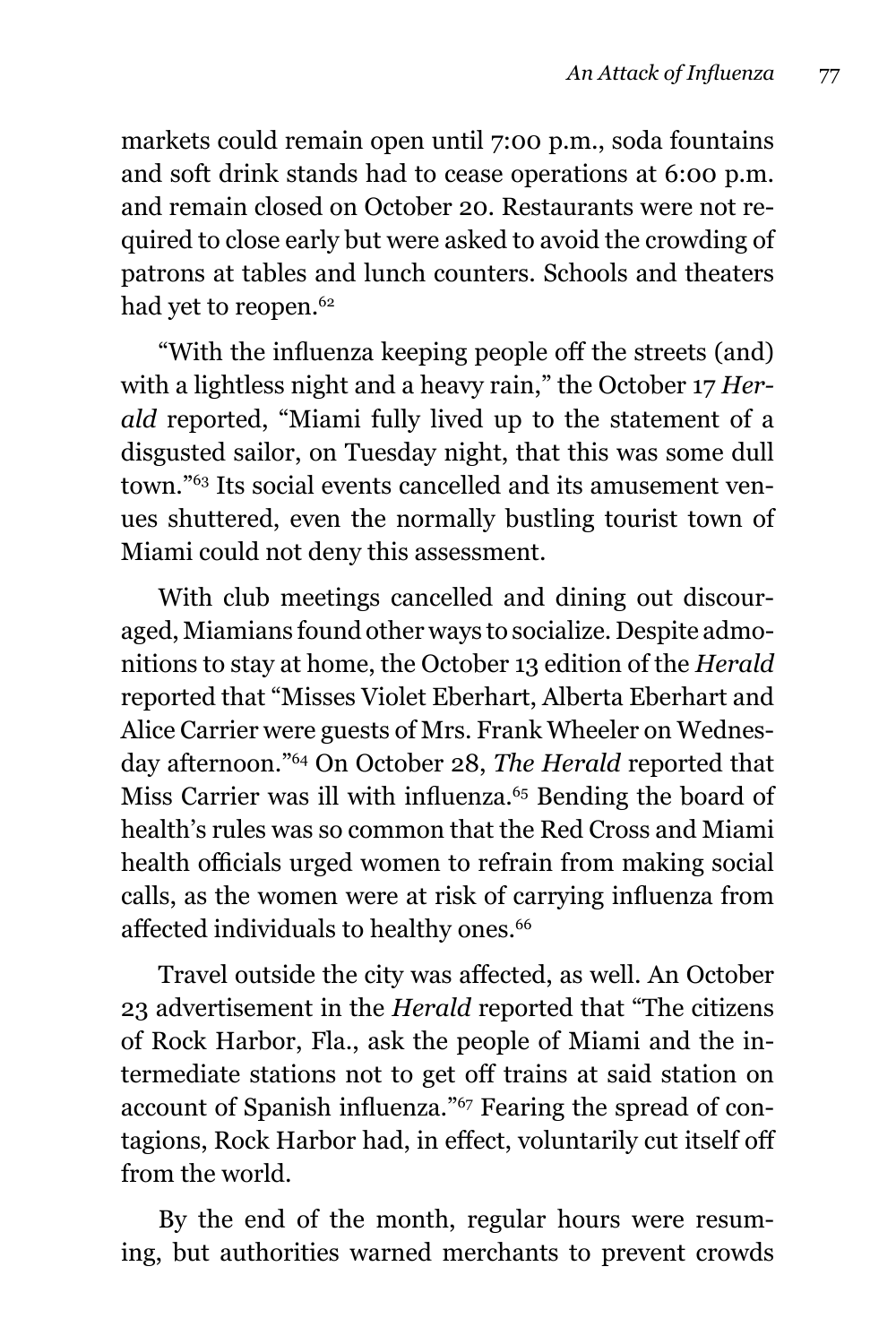from gathering in their stores and cautioned against "loafing about." Police officers and Boy Scouts were detailed to enforce these rules.68 On October 29, *The Herald* reported that, should conditions continue to improve, the city hoped to reopen churches, theaters, and soda fountains by the following week.69 This prediction held true and, by the beginning of November, the lights went on in local theaters and churches resumed services. On Monday, November 4, school children returned to class for the first time in almost a month.

Enmeshed in a world war, Miami's military operations were impacted by postponements and cancellations. Following the advice of Dr. James M. Jackson, Battalion Surgeon, the Dade County Guard cancelled an assembly, parade, and drills planned for the weekend of October 12-13. Drills had to take place in "open air," meetings, had to be held outdoors and "(n)o man feeling indisposed should be allowed to attend and must be excused accordingly."70 On October 22, a contingent of ten men left Miami for basic training in Key West. Because of the influenza epidemic, this was the first draft contingent to leave Miami in several weeks, a phenomenon almost unheard of during wartime.<sup>71</sup>

The greatest impact of a community's failure to respond to the influenza crisis was its inability to maintain even the most basic of public services. No stranger to natural disaster and disease, Miami was, nevertheless, unprepared for the challenges it would endure in October 1918.

Across the nation, hospitals faced a shortage of nurses and supplies.72 On October 2, *The Herald* published a call for trained nurses willing to assist in the fight against influenza at military encampments in other parts the United States.73 Locally, Mrs. Mary E. M. Carter was appointed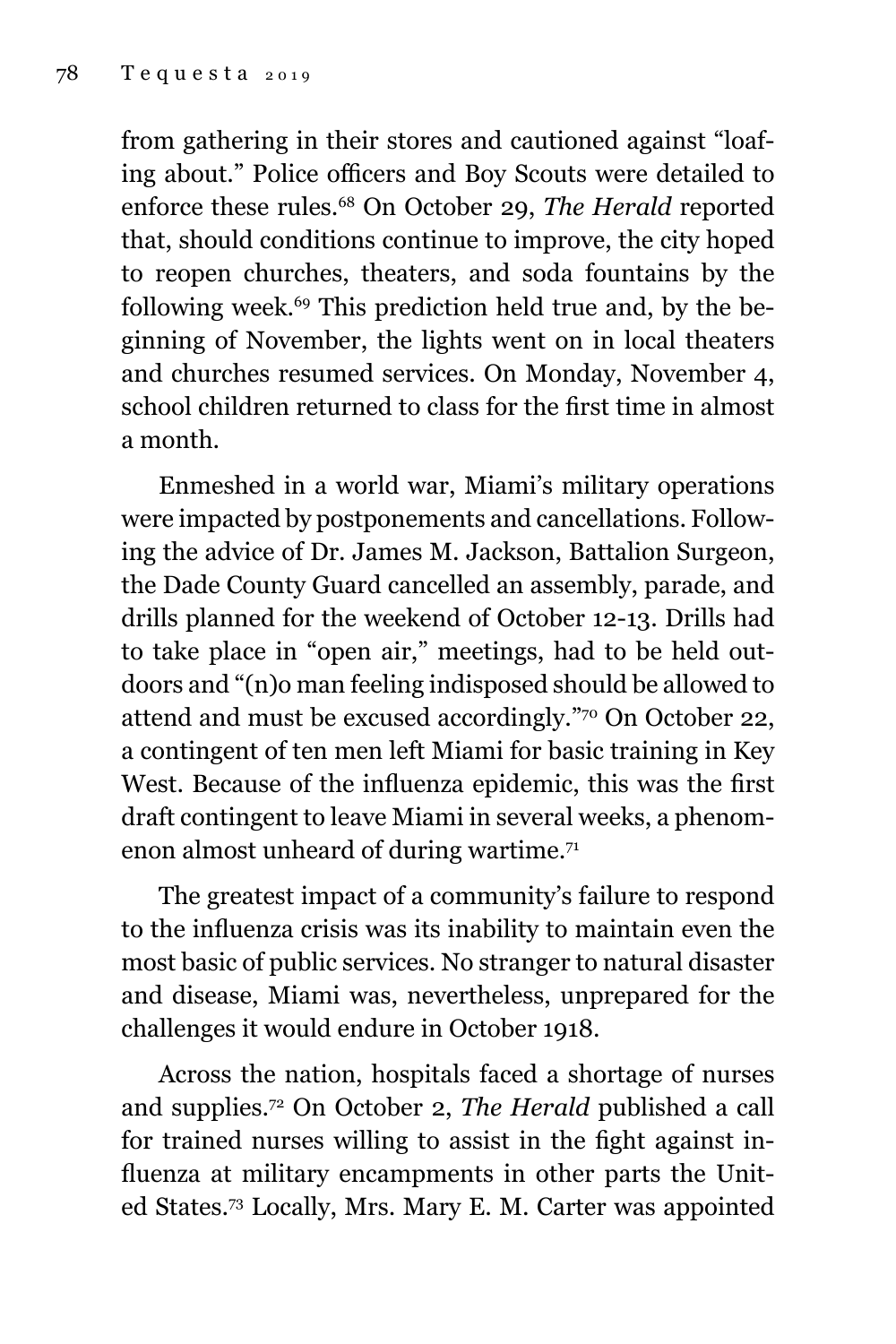chairman of the Red Cross' Committee on Nursing. Responsible for organizing the United States' hospital system in the Philippine Islands, Mrs. Carter was a graduate of New York City's Bellevue Hospital and, according to *The Herald*, was employed by the Rockefeller Foundation to study infantile paralysis in that city.74 On October 5, all Miami women with nursing training were instructed to contact Mrs. Carter, as, according to *The Herald*, "(t)he present epidemic of Spanish influenza and pneumonia in cantonments and in civil life is straining the number of women nurses available." Black women with nursing experience were asked to report to the community health center located at Fourth Street and Avenue G.75

Their schools closed, furloughed teachers answered the call for volunteers until Director A. Leight Monroe, Superintendent of Schools, asked them to refrain from serving as nurses unless directly called upon to do so by local health authorities. Dr. Monroe feared that, after being exposed to influenza, teachers would not be able to return to work when schools reopened.76 By October 19, the superintendent rescinded his directive, stating, "I see no reason why the teachers should not offer their services in this emergency. It will probably be some time before the schools can be reopened." Teachers were urged to volunteer their services "at once." On the same day, Mrs. Carter at the Red Cross declared the shortage of nurses "a question of life or death."77 To meet the demand, the Red Cross began accepting male volunteers and established a training school for them.78 With their shows at the Airdrome cancelled because of the epidemic, members of Mack's Musical Review answered the call to volunteer, as well.79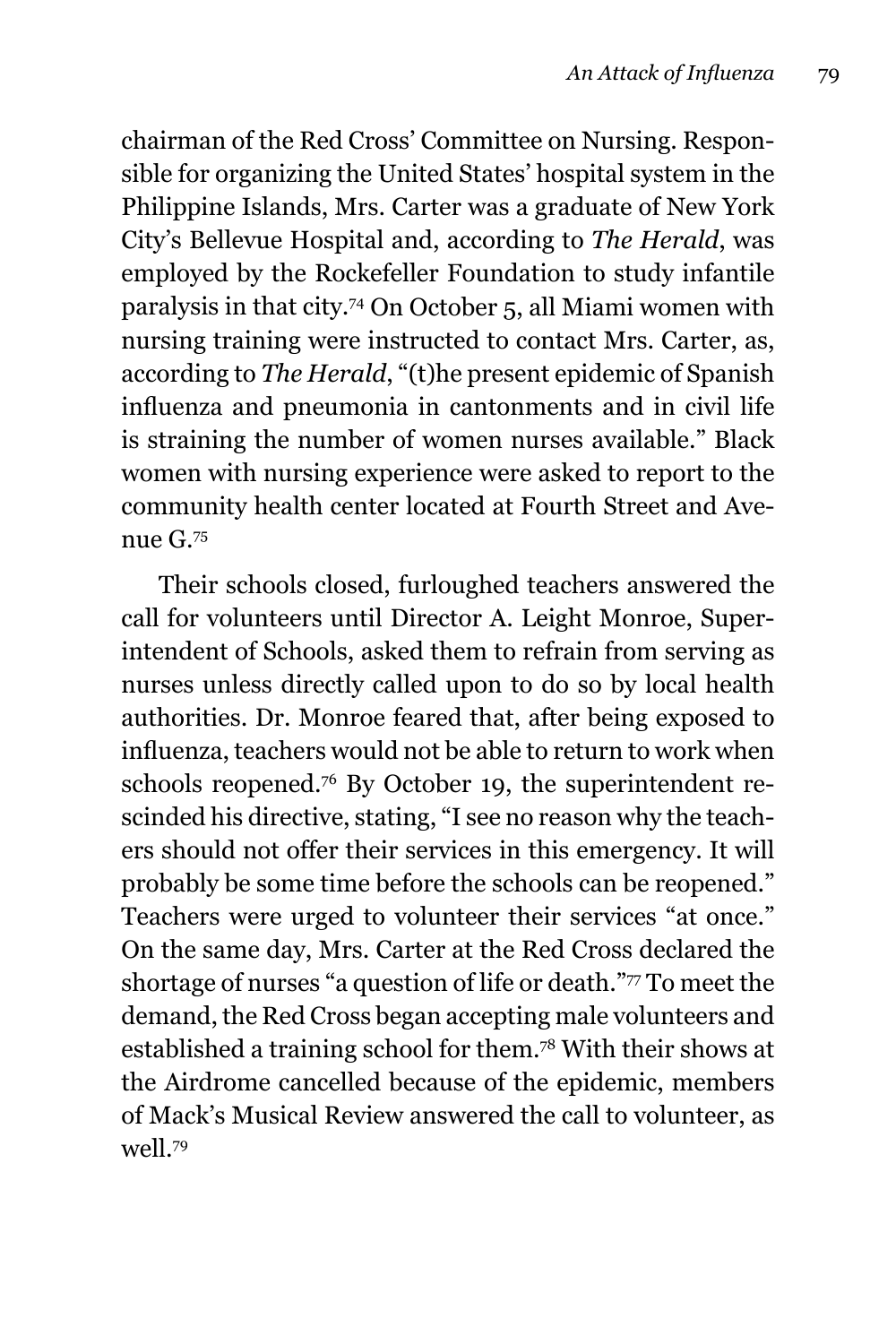

Miami City Hospital, the Alamo, circa 1918. Claude C. Matlack, photographer. Matlack Collection, HistoryMiami Museum, C45.

With its only hospital filled to capacity, city leaders sought ways to care for an ever-increasing number of critically ill patients. Located approximately two miles from Miami's center, City Hospital was less than a year old at the onset of the influenza epidemic.80 City Physician North declared that no new patients would be admitted to City Hospital until the nursing shortage had been resolved and Dr. Shisler advised that, if necessary, he would close all Miami businesses in order to secure the manpower needed for fighting the epidemic.<sup>81</sup> An emergency hospital with space for 100 patients was established at First Street and Avenue D.82 Back at City Hospital, tents were erected to accommodate the overflow. Their quarters converted into sick bays, hospital workers were forced to sleep outdoors.<sup>83</sup>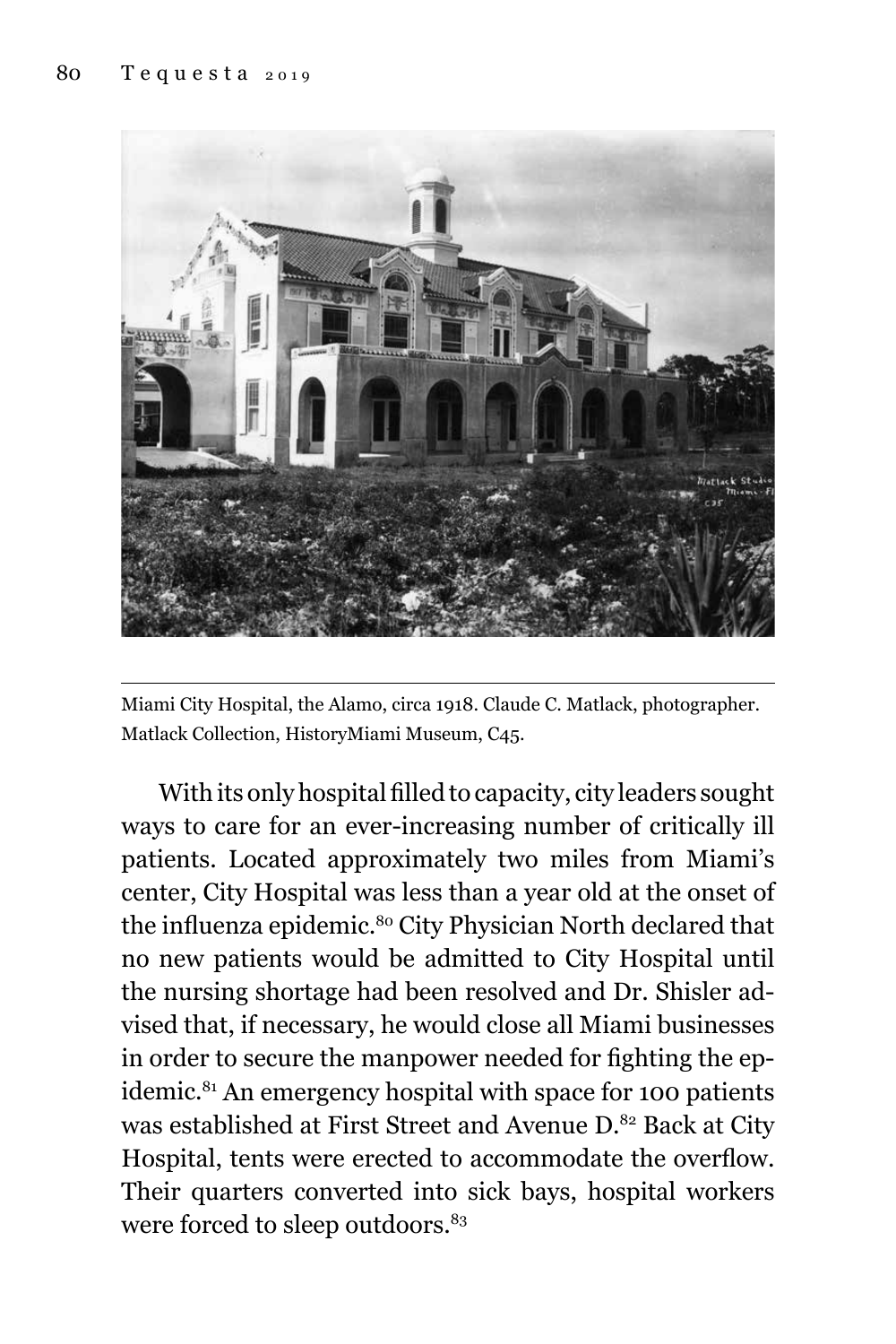The strain on hospital workers took its toll. After receiving reports that patients from local military encampments were not receiving adequate care at City Hospital, City Auditor Hoffpauir inspected the hospital and found that its matron, Lilla B. Harley, and all but one of the nurses were stricken with influenza. Volunteer nurses, local women with little or no nursing experience, and orderlies were overseeing patient care. Hoffpauir promised public assistance to the greatest degree possible.84 On October 14, *The Herald* reported that Miss Harley was in "very critical condition."85 She would recover, but at least two trained nurses, City Hospital's Beatrice Horne and Bay View Sanitarium's Alice Keeler, succumbed to the disease.

Adding to the chaos and much to the surprise of local authorities, on October 11, health officials from the Dinner Key Naval Air Station commandeered City Hospital. Naval personnel stated that civilian patients could remain in the hospital and receive care from private physicians, but it did not comment on whether new civilian cases would be accepted. Dr. Shisler stated that, as Miami had financed the hospital to ensure medical assistance for its residents, it was wrong for naval authorities to take charge and refuse civilian patients. He suggested that the navy could have commandeered a hotel for use as a hospital.<sup>86</sup> By October 13, civilian authorities regained control of City Hospital, but naval personnel retained command over a portion of the facility.<sup>87</sup>

To compound matters, on October 26, the same day it issued a call for new volunteers, due to the fact that "women who volunteered early in the epidemic (were) worn out and must be relieved," the Red Cross was addressing a new problem. On October 13, it was reported that volunteer nurses were needed to care for the civilian population. In many households, every family member was ill and there was no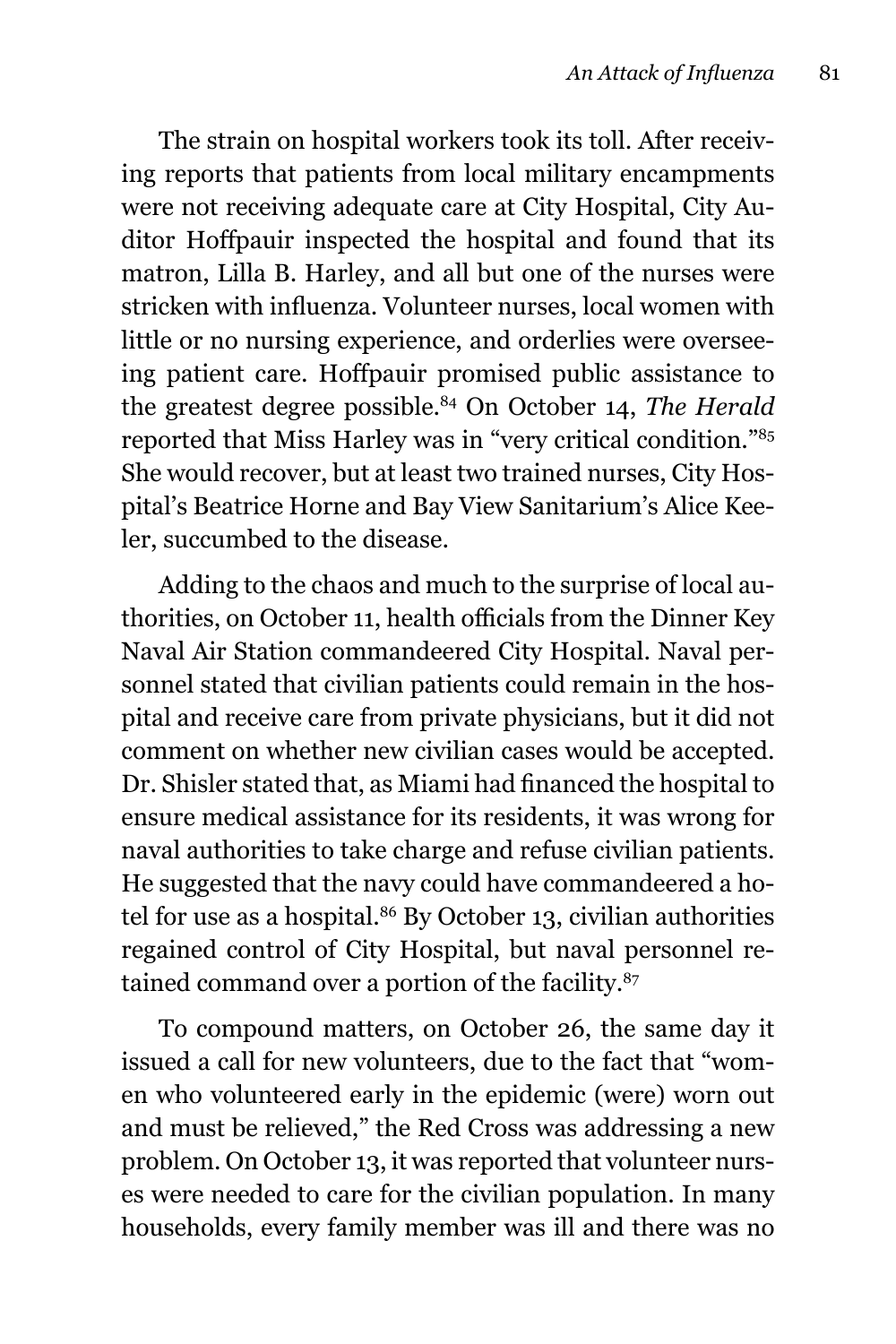one to care for them.88 Within two weeks, Red Cross offices were receiving requests for nursing services from individuals who were healthy but did not want to care for sick family members for fear of contracting influenza. In a statement printed by *The Herald*, the Red Cross urged all families to care for their own patients.<sup>89</sup>



Christian Hospital opened soon after the epidemic to serve African Americans. This view probably depicts the dedication ceremony. Hicks Studio, photographer. Miami News Collection, HistoryMiami Museum, 1989-011- 2822.

 Without a hospital of its own, the situation was even more dire in Miami's black community. To fill this gap, a resident of nearby Highland Park offered to provide a house in that neighborhood for use as a hospital for black influenza patients. A number of residents complained to Dr. Shisler, who informed them that, if they did not want the Highland Park residence to be used by the black community, they would have to find an alternate location for the proposed hospital. Within twenty minutes, the complainants had lo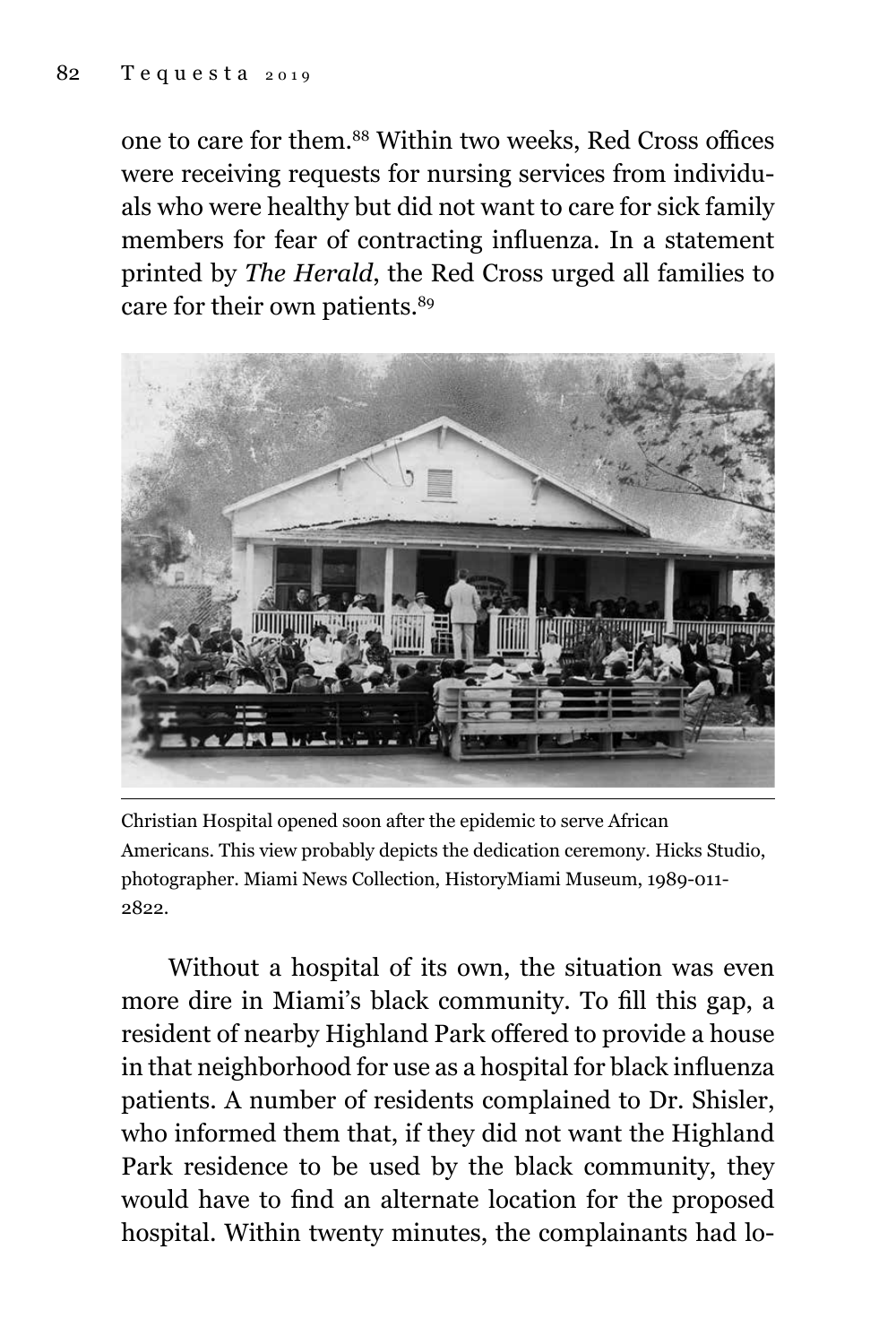cated an alternate location and turned it over to the health department.90 A 25-room temporary hospital was donated by D. A. Dorsey, while 11<sup>th</sup> Circuit Judge H. Pierre Branning donated funds to pay a week's salary for two black nurses.<sup>91</sup> Following the influenza epidemic, members of the black community sought to establish a permanent hospital.92 In 1920, the Christian Hospital opened at 1218 N. W. First Place. The hospital was destroyed by fire, but rebuilt, in the same location.<sup>93</sup>

Like their counterparts across the nation, Miami's socialites responded to the community's cries for help. Assisted by Maude Wallace and Cornelia Leffler, Lucy Cushman took control of the diet kitchen at Coconut Grove's Hopkins School, which was serving as an emergency hospital for personnel from the Dinner Key Naval Air Station.<sup>94</sup> In an October 16 interview, the hospital's commanding officer joked that, with the epidemic supposedly on the decline, he feared losing his job and having to, once again, eat "regular chow."95

After City Auditor Hoffpauir found the City Hospital in disarray, Mrs. John Sewell, wife of Miami's third mayor, promised to volunteer at the hospital as long as needed. Sarah Ament Dodson took charge of the hospital kitchen. Mrs. W. N. Hull, Mrs. Bain, and other Miami women volunteered under the guidance of the few trained nurses still available.96 Mrs. Sewell also proved instrumental in securing supplies for the temporary hospital on First Street and Avenue D and for establishing a nursery for children whose parents were too ill to care for them.97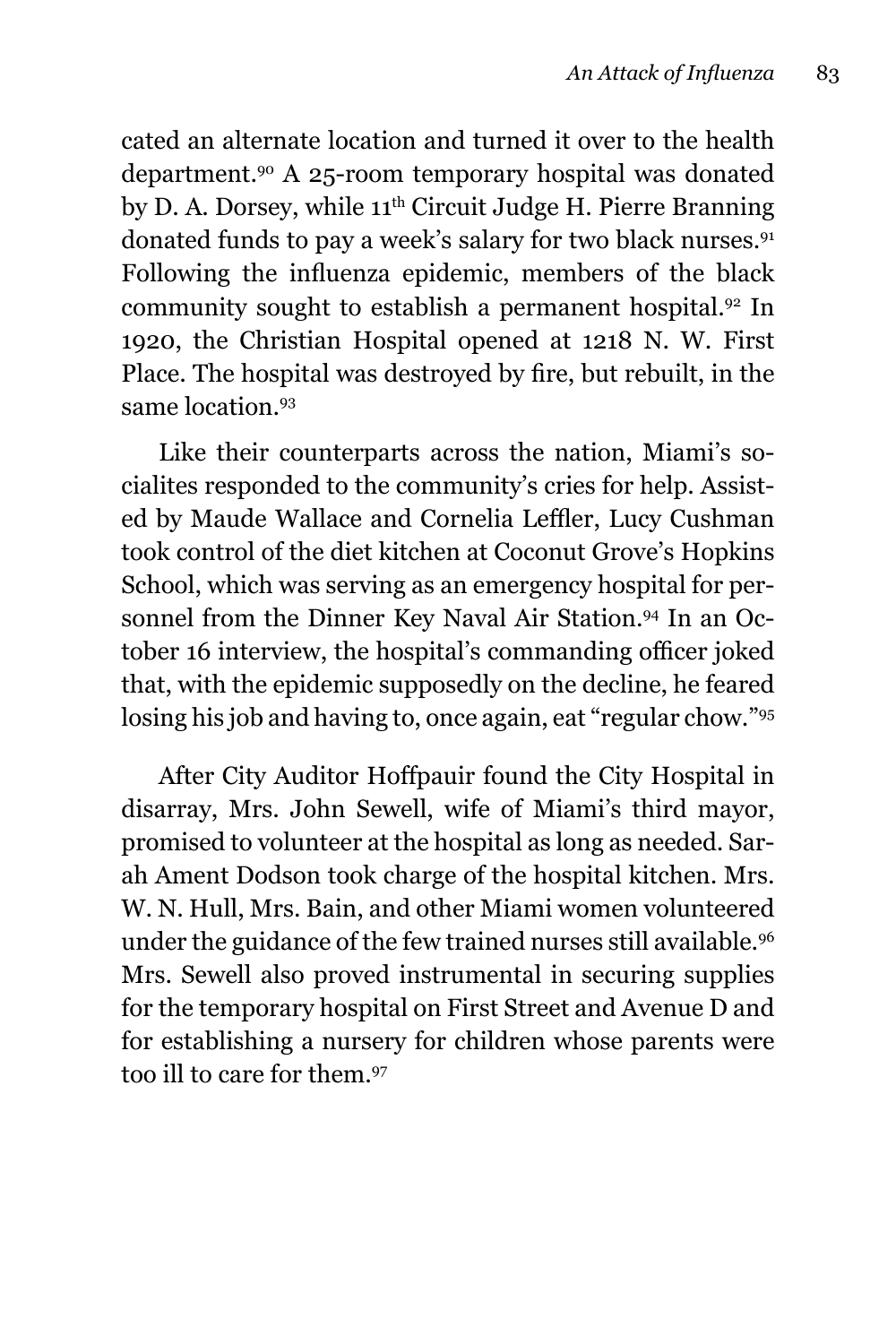

Dinner Key Naval Air Station quarantine hospital, 1918. Gift of William Bordeaux. HistoryMiami Museum, 1983-074-12.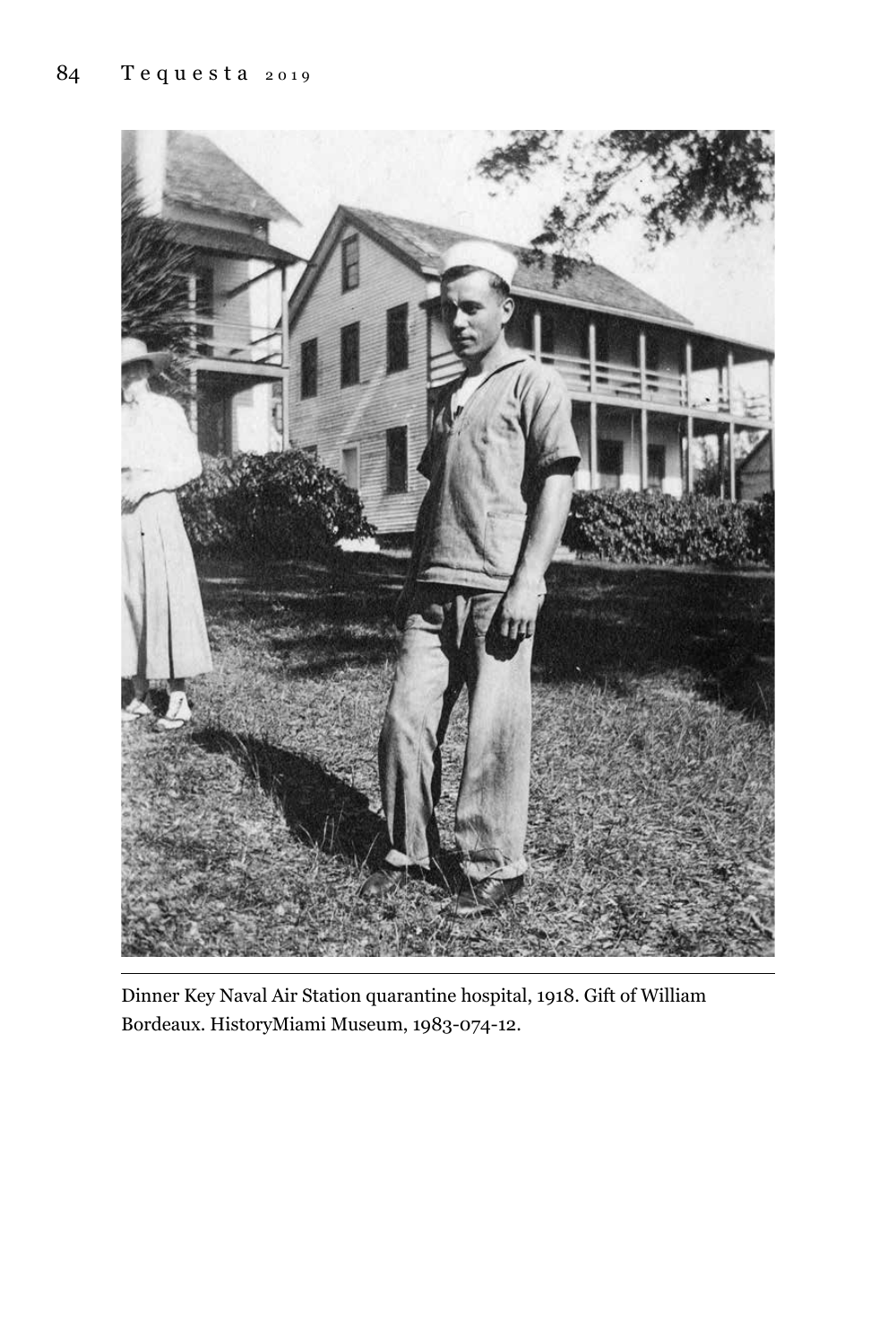Along with a shortage of manpower, Miamians faced a scarcity of supplies and funds for supporting the fight against influenza. Drug stores were unable to meet the demand placed upon them. There was a dearth of medication and atomizers.98 Despite this shortfall, Dr. Shisler asked drug store operators to create an agreement to ensure that at least one store was open throughout each night.<sup>99</sup> As the epidemic worsened, some manufacturers were unable to keep up with the demand for their products. In an advertisement, the makers of Vicks' VapoRub warned of potential shortages but offered druggists booklets containing information about Spanish influenza.<sup>100</sup>

Hospitals lacked even the most basic supplies needed to ensure adequate patient care. During his visit to City Hospital, City Auditor Hoffpauir found a need for blankets and sleeping garments. Upon learning of Hoffpauir's findings, Mrs. Sewell set about collecting the needed items.<sup>101</sup> The epidemic may have been coming to a close, but, at the end of October, Patriotic League No. 7 was still making sleeping garments for children at the emergency hospital.<sup>102</sup>

When an emergency hospital for black patients opened at the Crescent Hotel, a call went out for donations of hand towels, disinfectants, alcohol, turpentine, surgical gauze, bed pans, urinals, malted milk, grape juice, wash basins, water pitchers, tin trays, fly paper, fresh eggs, tea towels, ice, Ivory Soap Powder, lye, blankets, and pillow cases.103 There may have been a building to house patients, but there were no supplies for meeting their needs.

For those convalescing at home, obtaining and preparing food proved a challenge. On October 13, a soup kitchen opened at Trinity M. E. Church. Those in need of food could secure chicken soup and broth by sending a covered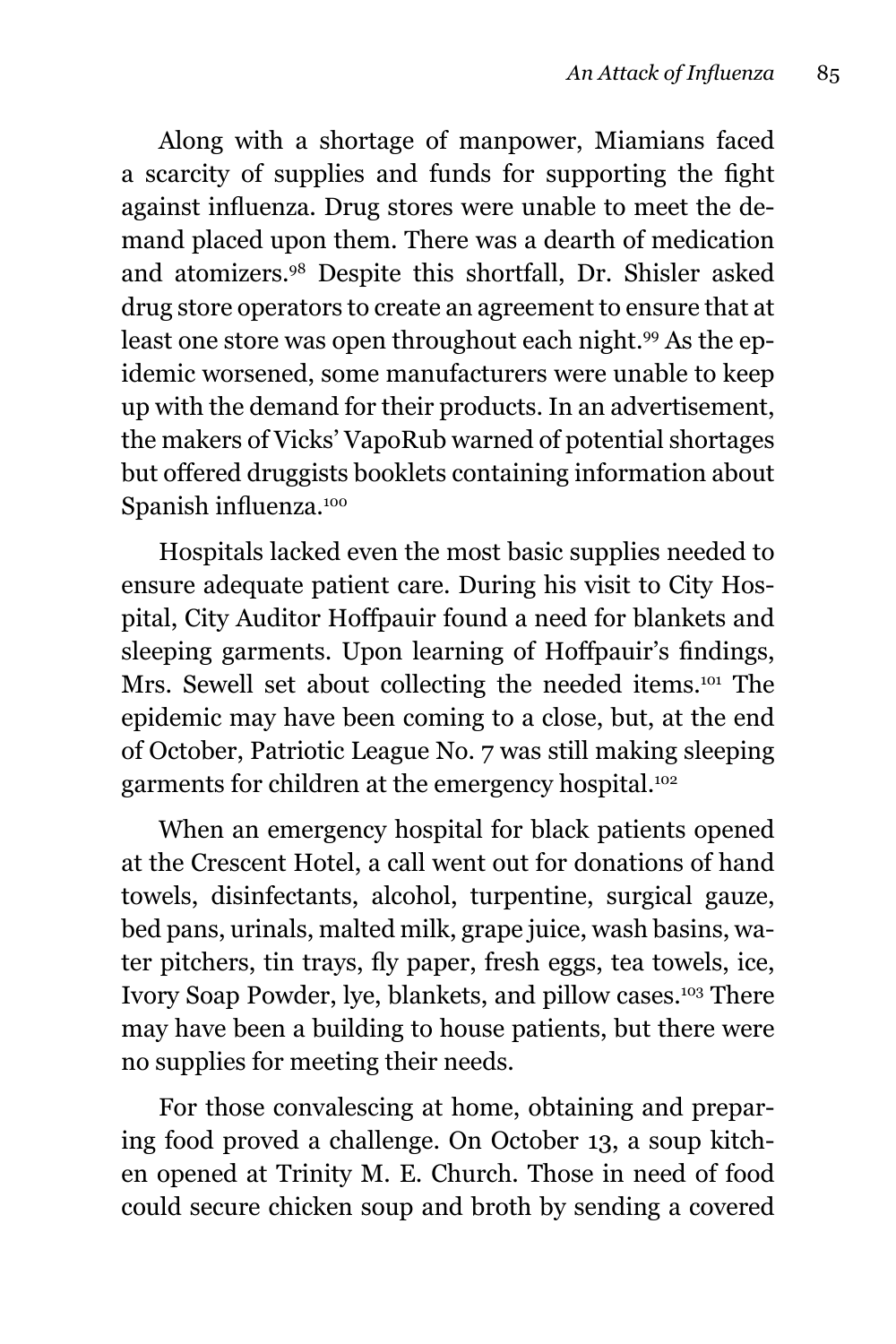pitcher or glass jar to the kitchen. Anyone who could not send a container was advised to telephone the pastor, Rev. J. M. Gross, for assistance.104 To supplement patients' meals, the Red Cross provided the soup kitchen with a supply of ice cream.105 Supported by donations, by month's end, the church was serving up chicken soup, beef broth, vegetable soup, broiled chicken on toast, cup custards, baked apples, and gelatin to anyone in need.106 While, at mid-month, it appeared that the church was meeting the dietary needs of Miami's influenza victims, the Woman's Club was prepared to open a soup kitchen at their club building on Twelfth Street should the demand for food increase.<sup>107</sup>

The influenza outbreak placed a tremendous strain on Miami's economic resources. On October 22, at a special meeting, the Miami City Council, appropriated \$10,000 to be used in combatting the epidemic. The relief fund would be administered by a committee of five citizens: Mayor J. W. Watson, Acting Finance Commissioner J. W. Claussen, President of Council J. W. Blackmon, Judge H. Pierre Branning, and Attorney F. B. Shutts. Funds to support the appropriation would be secured from the forthcoming collection of taxes. County commissioners promised to appropriate funds for fighting the epidemic, as well. Relief monies would support efforts at City Hospital and the two auxiliary hospitals.108 Despite promises of increased funding, on October 26, the Women's Relief Association stated that, without additional financial support, their auxiliary hospital and children's home were in danger of closing.109

As they had in fighting America's enemies in Europe, through acts large and small, Miamians did their part in the war against influenza. Each day, female employees from the E. B. Douglas Company Store donated forty newspapers to servicemen suffering from influenza.110 When a truck donated by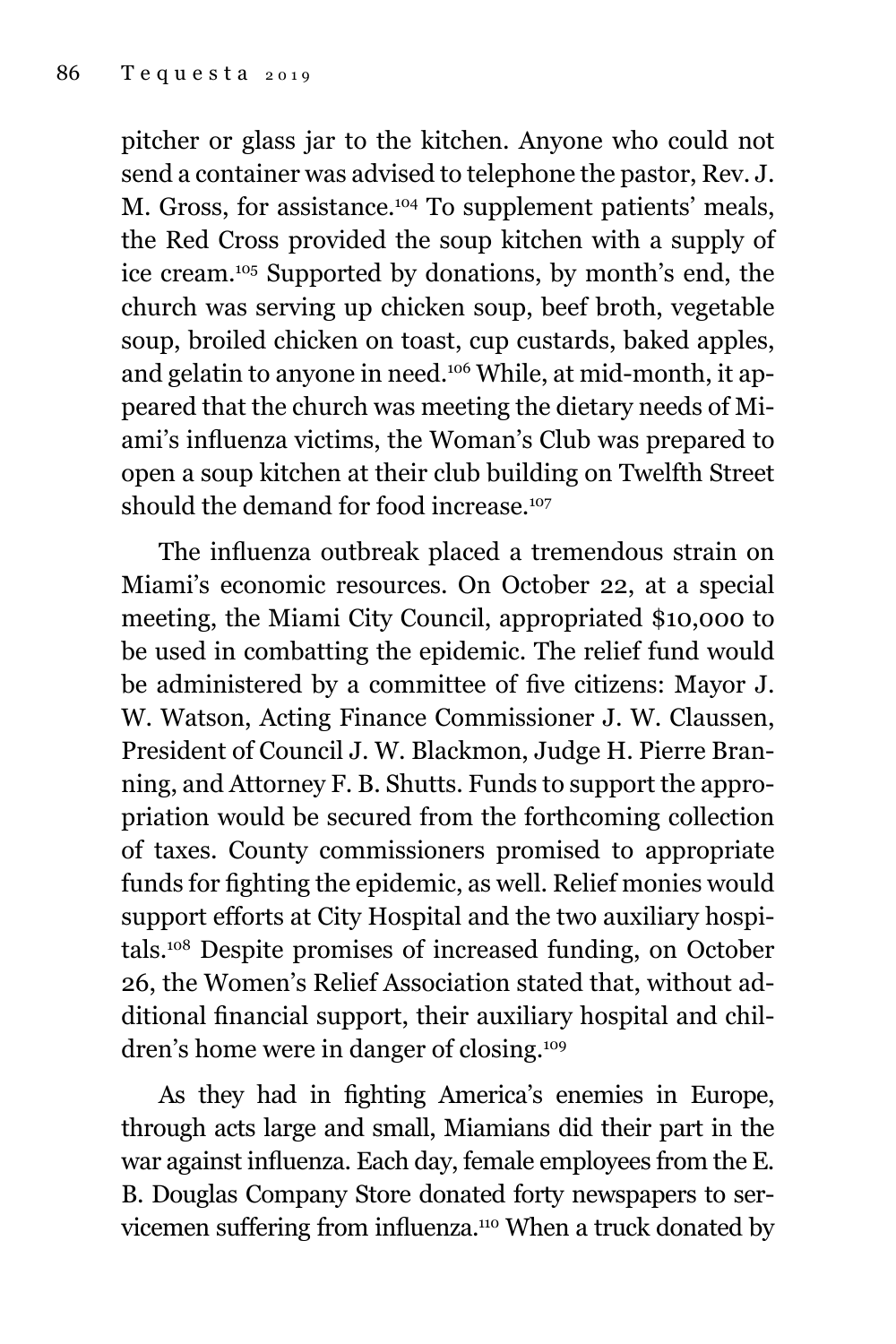the Railey-Milam Company broke down while transporting patients and supplies, the Miami Grocery Company stepped in to provide another vehicle.111 Overwhelmed by calls from frantic influenza patients and their families, the South Atlantic Telephone and Telegraph Company gently reminded customers to "(k)eep the wires clear for those who must use them" and to avoid speaking harshly in telephone conversations.112 And, though not all hardships were avoidable, Miamians did their best to greet the adversity with humor. After the Southern Express Company suspended shipment of liquor from Tampa to Miami, *The Herald* quipped, "Whiskey may, possibly, be good to use in influenza cases—but not the Tampa brand."113

As residents strove to conquer the epidemic and keep their wits intact, they found themselves confronted with rumors and fallacies that, if allowed to run rampant, could prove dangerous to the community's health and well-being. Throughout the influenza epidemic, researchers and physicians grappled with identifying safe and effective treatments for the disease. Nurses were advised to wear gauze masks or helmets and told to separate patients with gauze curtains, precautions now known to be largely ineffective, as they do not prevent the transmission of small, airborne contaminants.114 While it was true that anyone experiencing fever and muscle pain should rest and contact a physician, the suggestion that there "need be no dangerous after results if the patient will use a little common sense" was unfounded.<sup>115</sup> It took more than common sense to fight influenza and the oftentimes accompanying pneumonia. University of Pennsylvania bacteriologist Henry F. Smith advised readers to treat influenza with a twice daily salt water gargle, fresh air, a hot foot bath, hot lemonade, quinine, and bed rest.116 The Dade County Medical Society expanded upon this advice by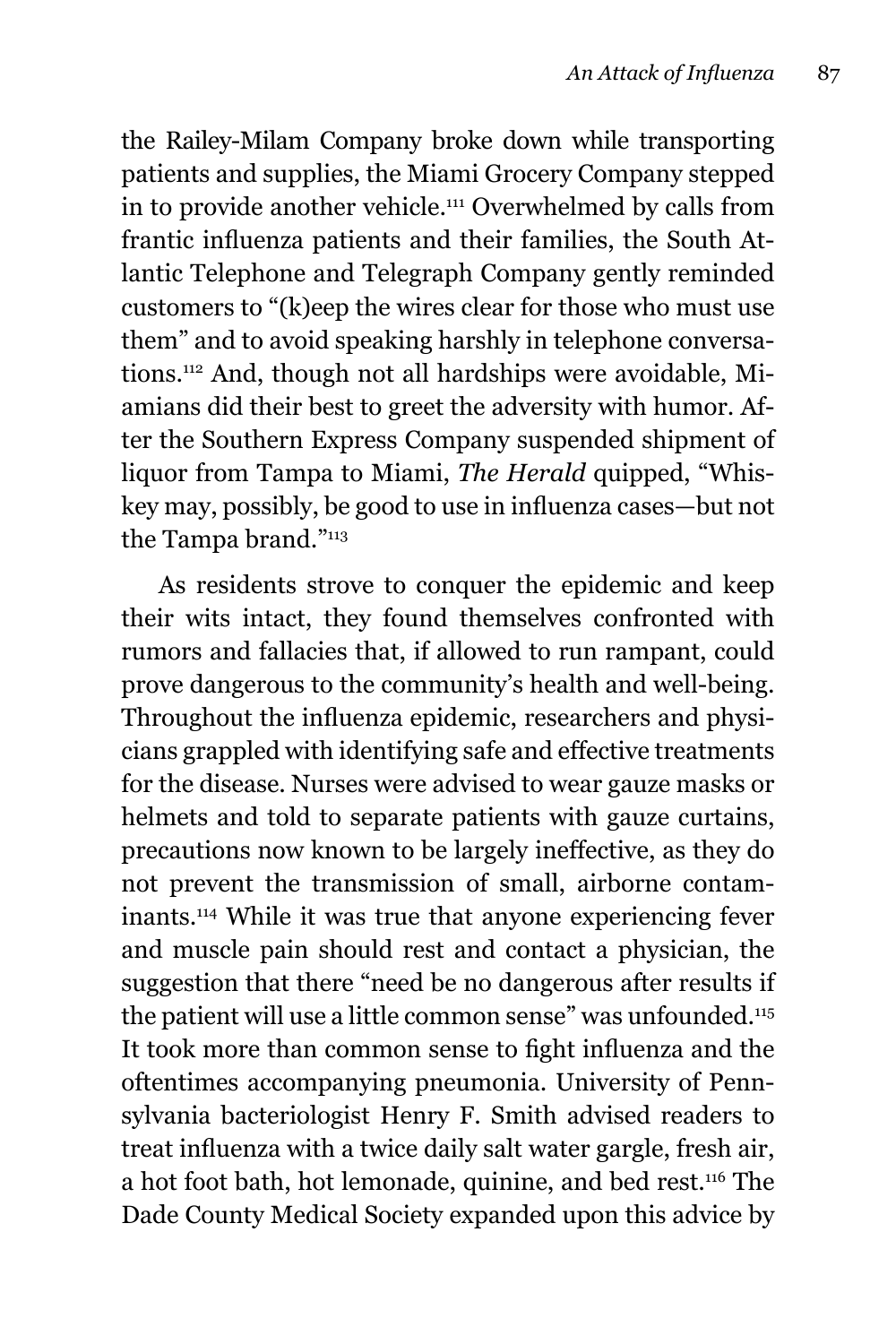instructing anyone with cold symptoms to take a light laxative.117 Without an adequate understanding of the disease, even the most highly regarded advice could bring adverse results.

 "People should refrain from dwelling too much on the matter, and above all should not spread rumors as to the number of cases of influenza and the number of resultant deaths. A ridiculous rumor has been going around the city that there have been fifty deaths in this city from influenza, and that the doctors and newspapers are suppressing the news so that there will be no panic."118 *The Herald's* admonition to avoid gossip did little to quell widespread panic. The paper reinforced its call for accuracy by printing daily reports detailing conditions at the city's hospitals, updates from the Red Cross, and the steadily rising death toll. Even this strict attention to detail did not prevent some slip-ups. Under a headline that read "Combs Is Not Dead," *The Herald* shared, "A report was in circulation yesterday that W. H. Combs, of the undertaking firm by that name, had died of influenza. When seen last night Mr. Combs said he was almost dead from overwork and loss of sleep, but he did not have the influenza, and had not thought of dying. One of his friends on hearing the rumor went so far as to order a wreath of flowers for his funeral."119 Combs, a North Carolina native who grew up in Central Florida and arrived in Miami at the turn of the century, directed the funerals of many of Miami's influenza victims, and his name appeared frequently in *The Herald's* October obituary columns.

Perhaps the most poignant reminder of the influenza epidemic's impact on Miami and its residents, these obituaries illustrate the diversity among Miami's victims. Wealthy and poor. Young and old. Black and white. No group was spared, but the cause of death remained the same: pneumonia, follow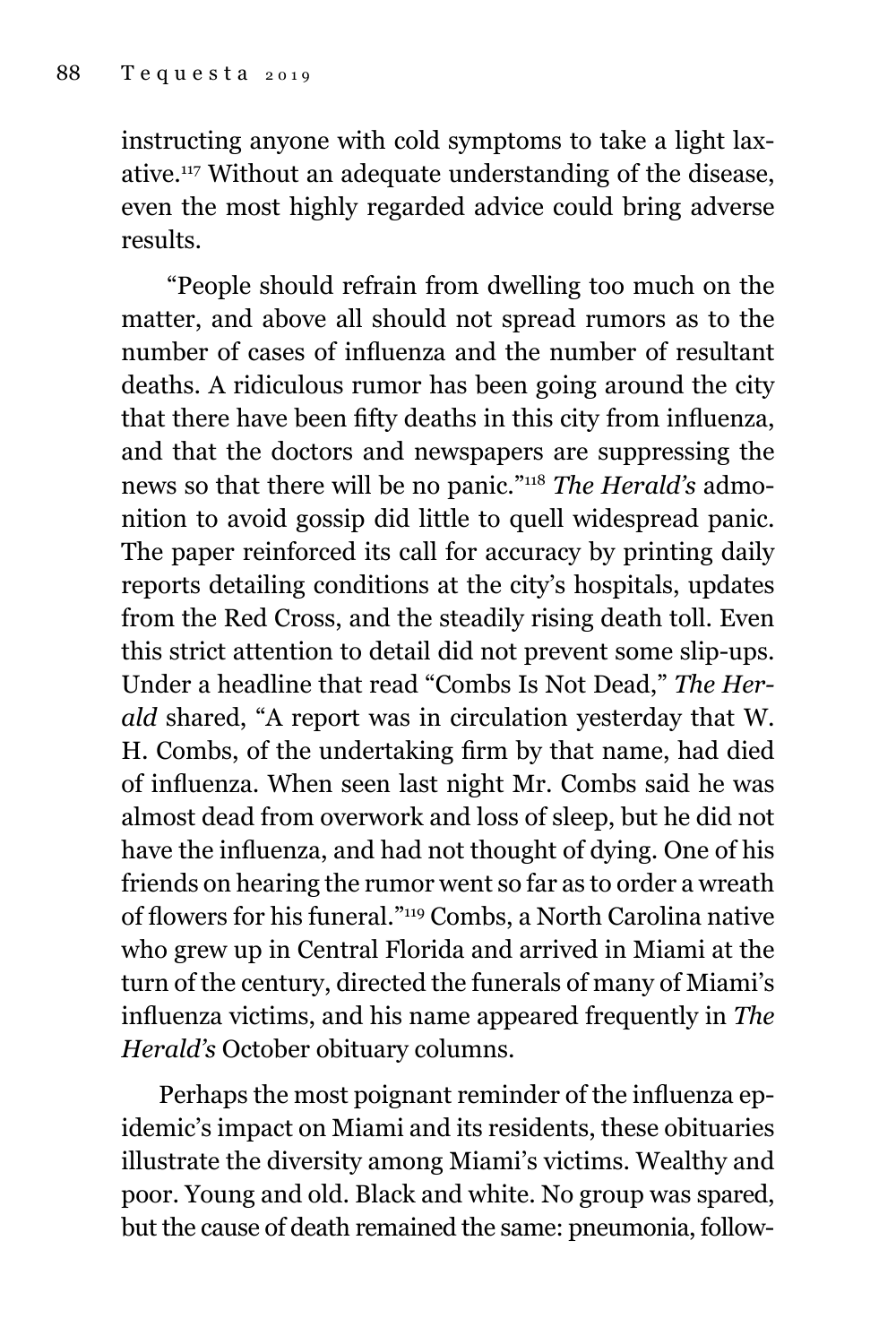ing an attack of influenza. Ivan S. Jaudon, manager of the Consolidated Fish Company left an estate valued at \$35,000 but no will. Just thirty-two years of age, Jaudon wasn't prepared to die.120 Far from his Salt Lake City home, Nicholas V. Shishman died at the county tubercular hospital. His belongings indicated he was an actor or employed by a theatrical company.121 Quartermaster Leonidas M. Estill was well known in Miami, having commanded the guard that accompanied funerals. Twenty-one years old and stationed at the Dinner Key Naval Air Station, Estill was returned to his home state of Oklahoma for burial.<sup>122</sup>

|                                                                | 40 minutes Corner                                                                                                                                                                                                                                                                 |                                |                                      | We come for leving<br>PERMIT OF TENNIS PATTERNY                   |                     | No. 1. Servero Phylantynia a specifica<br>1073 1504-11                                                                                                                                                                                                                                                                                                                                                                                                                     | <b>The Contract of the Contract of the Contract of the Contract of the Contract of the Contract of the Contract of the Contract of The Contract of The Contract of The Contract of The Contract of The Contract of The Contract </b> |
|----------------------------------------------------------------|-----------------------------------------------------------------------------------------------------------------------------------------------------------------------------------------------------------------------------------------------------------------------------------|--------------------------------|--------------------------------------|-------------------------------------------------------------------|---------------------|----------------------------------------------------------------------------------------------------------------------------------------------------------------------------------------------------------------------------------------------------------------------------------------------------------------------------------------------------------------------------------------------------------------------------------------------------------------------------|--------------------------------------------------------------------------------------------------------------------------------------------------------------------------------------------------------------------------------------|
| PERSONAL AND STATISTICS PARTIES OF<br><b>CHECK CONSULTANCE</b> |                                                                                                                                                                                                                                                                                   |                                |                                      | $\frac{1}{2}$ , and $\frac{1}{2}$ , $\frac{1}{2}$ , $\frac{1}{2}$ |                     | <b>世間調整</b><br><b>IR THE BELLET</b>                                                                                                                                                                                                                                                                                                                                                                                                                                        | <b>HAK</b><br>ARRISTEN                                                                                                                                                                                                               |
| <b>KYLINDERS</b><br><b>CRITICS</b>                             | $\begin{tabular}{l c c c c c c c c} \hline & $1000$ & $1000$ & $1000$ & $1000$\\ \hline \hline & $10000$ & $1000$ & $1000$ & $1000$\\ \hline \hline & $10000$ & $1000$ & $1000$ & $1000$\\ \hline \hline & $10000$ & $10000$ & $10000$ & $10000$ & $1000$\\ \hline \end{tabular}$ | <b>TELES</b>                   |                                      | <b>THE REAL PROPERTY</b><br><b>FAND</b>                           |                     | <b>West</b><br>$100^{14}$                                                                                                                                                                                                                                                                                                                                                                                                                                                  | <b>HITELE</b><br>15.500                                                                                                                                                                                                              |
| statement and the light                                        |                                                                                                                                                                                                                                                                                   |                                | $\overline{a}$                       | wann dept 12 1914<br><b>STATISTICS</b>                            | <b>LEF EXTR MAN</b> |                                                                                                                                                                                                                                                                                                                                                                                                                                                                            | Belleville 20 m Woodway                                                                                                                                                                                                              |
| <b>SALE TENNISSION</b><br>victima is record                    | $\frac{1}{\sqrt{1-\frac{1}{2}}}\left\vert \frac{1}{\sqrt{1-\frac{1}{2}}}\right\vert ^{2}$<br><b>Ballyman</b>                                                                                                                                                                      | $\frac{1}{2}$<br><b>Miller</b> |                                      | - Helen - man<br><b>MILLERIN OF THESIS</b>                        | $-100 - 100$        | Woodler !                                                                                                                                                                                                                                                                                                                                                                                                                                                                  | $\frac{11}{24}$<br><b>TOLOG</b>                                                                                                                                                                                                      |
| Water Ministry                                                 | <b>WATE</b><br><b>Emerites</b> 22000                                                                                                                                                                                                                                              | Than<br>Trees                  |                                      | of State and State .<br>streaments<br>The control                 |                     | <b>Since</b><br><b>TEM</b><br><b>BREADTOWN</b>                                                                                                                                                                                                                                                                                                                                                                                                                             | <b>TELLIN</b>                                                                                                                                                                                                                        |
| <b>WEEKS</b>                                                   | TEKERT                                                                                                                                                                                                                                                                            |                                | $\overline{a}$                       |                                                                   |                     | <b>Tragger</b>                                                                                                                                                                                                                                                                                                                                                                                                                                                             | <b>BURNER</b>                                                                                                                                                                                                                        |
| I REPORTED THE R.                                              |                                                                                                                                                                                                                                                                                   |                                |                                      | <b>ARTIFLIES SELVING</b><br>----------                            |                     |                                                                                                                                                                                                                                                                                                                                                                                                                                                                            |                                                                                                                                                                                                                                      |
| IN HANDLER FATTERS<br><b>CONTINUES OF GOTOR TWO</b>            | other                                                                                                                                                                                                                                                                             |                                |                                      | <b>SURGINIAN CO. MARRIED</b>                                      |                     |                                                                                                                                                                                                                                                                                                                                                                                                                                                                            |                                                                                                                                                                                                                                      |
| A BAYIN ACE OF MUTTER LAST                                     | Communications of the fact that                                                                                                                                                                                                                                                   | <b>PERMIT</b>                  |                                      | commence in Carlotte South 1911<br><b>CENTRICO DE AUTORIE DEL</b> | more                | <b>Silvers</b>                                                                                                                                                                                                                                                                                                                                                                                                                                                             |                                                                                                                                                                                                                                      |
| <b>Substitute</b>                                              | 26                                                                                                                                                                                                                                                                                | The West Pressed               | <b>Twenty</b>                        | <b>The Company</b>                                                |                     | William Marmore Bronze<br>1804 ave. 11                                                                                                                                                                                                                                                                                                                                                                                                                                     |                                                                                                                                                                                                                                      |
| MOS ELCORD<br><b>BROCKSTON</b>                                 | <b>HOS. I SATINE</b><br>Taiw                                                                                                                                                                                                                                                      | FLORIA AL LEGGIN<br>1950 87    | <b>Control Cheese   Loom   Print</b> | -                                                                 | <b>BOOK PARAS</b>   | $\label{eq:3.1} \mathbf{p}_{\text{in}} = \begin{bmatrix} -\mathbf{p}_{\text{in}} & \mathbf{p}_{\text{in}} \\ \mathbf{p}_{\text{in}} & \mathbf{p}_{\text{in}} \end{bmatrix} \begin{bmatrix} \mathbf{p}_{\text{in}} & \mathbf{p}_{\text{in}} \\ \mathbf{p}_{\text{in}} & \mathbf{p}_{\text{in}} \end{bmatrix} \begin{bmatrix} \mathbf{p}_{\text{in}} \\ \mathbf{p}_{\text{in}} \end{bmatrix} \begin{bmatrix} \mathbf{p}_{\text{in}} \\ \mathbf{p}_{\text{in}} \end{bmatrix}$ |                                                                                                                                                                                                                                      |
| <b>START</b><br><b>Outer Case</b>                              | 13 Loter<br>113<br>$\lambda$                                                                                                                                                                                                                                                      | 228                            | $231 -$                              | <b>SANTISTIC FORM</b><br><b><i><u>Ander Summer</u></i></b>        | <b>SOF</b><br>241   | 414 Solul<br>es ch                                                                                                                                                                                                                                                                                                                                                                                                                                                         | $122 -$<br><b>ARST.N</b><br>$sec(z)$ $enc(z)$                                                                                                                                                                                        |
| John Cheese                                                    | <b>Lead</b>                                                                                                                                                                                                                                                                       |                                |                                      | مالك<br>≕                                                         | ⋍<br>œ              |                                                                                                                                                                                                                                                                                                                                                                                                                                                                            | <b>Jewill</b><br>$-1$                                                                                                                                                                                                                |
| <b>External</b><br><b>Funeral Car</b>                          | œ<br>AA                                                                                                                                                                                                                                                                           |                                |                                      | <b>Call Call</b>                                                  | $\mathcal{M}$       |                                                                                                                                                                                                                                                                                                                                                                                                                                                                            |                                                                                                                                                                                                                                      |
| Proposester of Basic                                           | <b>Kat</b>                                                                                                                                                                                                                                                                        |                                |                                      | <b>Trongular of Budy</b>                                          | $-$                 |                                                                                                                                                                                                                                                                                                                                                                                                                                                                            |                                                                                                                                                                                                                                      |
| <b>Dennis Lemon</b>                                            | z                                                                                                                                                                                                                                                                                 |                                |                                      | <b>COLLEGE SCIENCE</b><br>THE REPORT NOT                          | 44.                 |                                                                                                                                                                                                                                                                                                                                                                                                                                                                            |                                                                                                                                                                                                                                      |
| <b>CASH ADVANCES</b>                                           |                                                                                                                                                                                                                                                                                   |                                |                                      | <b>CAME AUMAINCAR</b>                                             |                     |                                                                                                                                                                                                                                                                                                                                                                                                                                                                            |                                                                                                                                                                                                                                      |
| 19.65                                                          | 2211<br>265                                                                                                                                                                                                                                                                       |                                |                                      |                                                                   | u                   |                                                                                                                                                                                                                                                                                                                                                                                                                                                                            |                                                                                                                                                                                                                                      |
|                                                                |                                                                                                                                                                                                                                                                                   |                                |                                      |                                                                   |                     |                                                                                                                                                                                                                                                                                                                                                                                                                                                                            |                                                                                                                                                                                                                                      |
|                                                                |                                                                                                                                                                                                                                                                                   |                                |                                      |                                                                   |                     |                                                                                                                                                                                                                                                                                                                                                                                                                                                                            |                                                                                                                                                                                                                                      |
|                                                                |                                                                                                                                                                                                                                                                                   |                                |                                      |                                                                   |                     |                                                                                                                                                                                                                                                                                                                                                                                                                                                                            |                                                                                                                                                                                                                                      |
|                                                                |                                                                                                                                                                                                                                                                                   |                                |                                      |                                                                   |                     |                                                                                                                                                                                                                                                                                                                                                                                                                                                                            |                                                                                                                                                                                                                                      |
|                                                                |                                                                                                                                                                                                                                                                                   |                                |                                      |                                                                   |                     |                                                                                                                                                                                                                                                                                                                                                                                                                                                                            |                                                                                                                                                                                                                                      |
|                                                                |                                                                                                                                                                                                                                                                                   |                                |                                      | TOTAL ANOTHER                                                     |                     |                                                                                                                                                                                                                                                                                                                                                                                                                                                                            |                                                                                                                                                                                                                                      |
| TOTAL AWAINST<br><b>REMARKS</b>                                |                                                                                                                                                                                                                                                                                   |                                |                                      | <b>RUNGE</b>                                                      |                     | Paul                                                                                                                                                                                                                                                                                                                                                                                                                                                                       | ×                                                                                                                                                                                                                                    |

One of Miami's influenza casualties, housekeeper Lena Purves, died of pneumonia on October 14, 1918, and was buried in the Miami City Cemetery. This entry, on the left page, in a Combs Funeral Home journal typifies the October 1918 entries. Funeral Home Record [for] 1916-[1917]- [1918]. Kolski-Combs Funeral Home Records, HistoryMiami Museum, 2000-510. Gift of Patricia Kolski.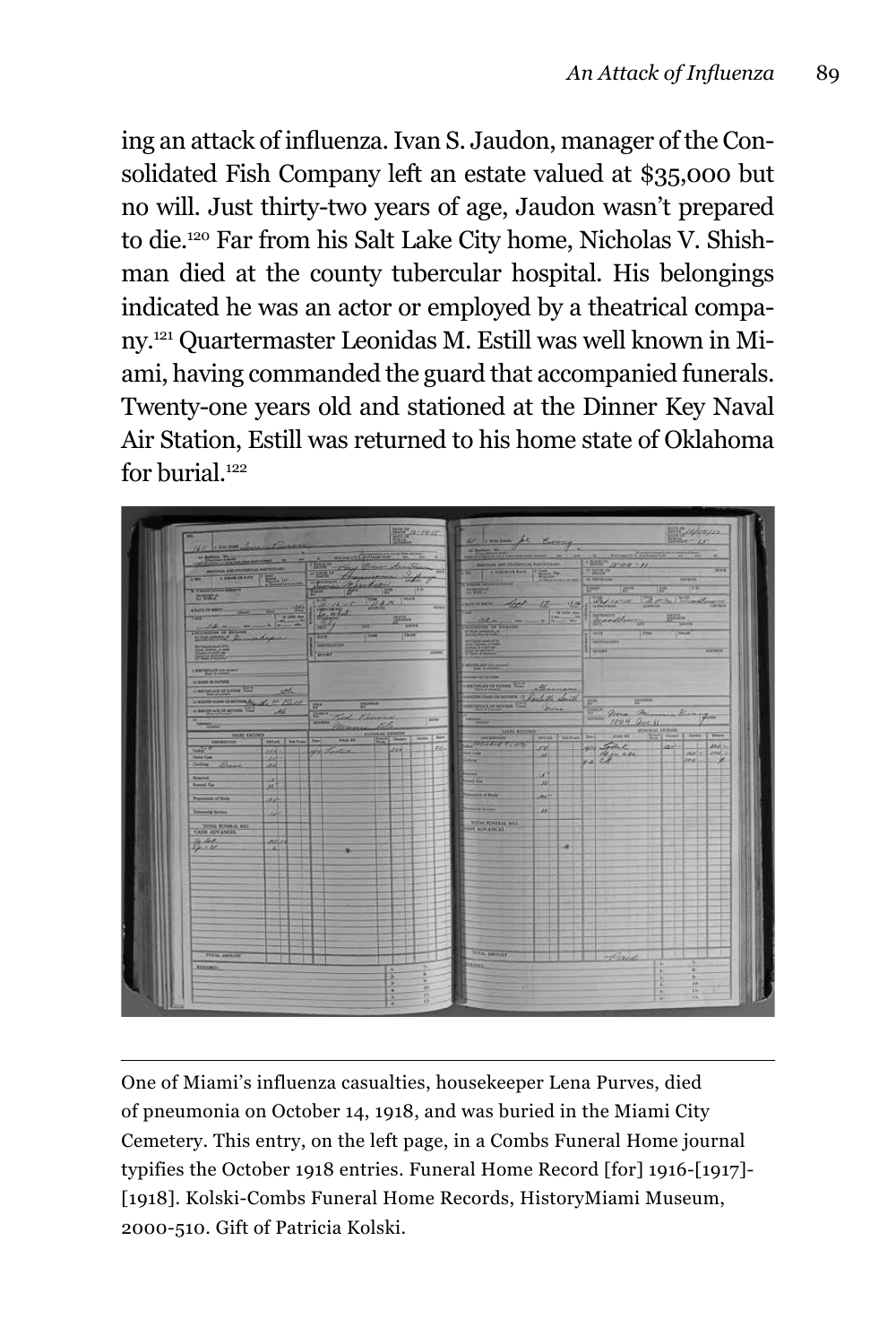And then there were the children. Gardener Butler, age one. James Roberson, age two. Harold Saunders, age thirteen. All are interred in Miami's City Cemetery. Just three days old, a child identified only as Sealey Infant, died along with three other family members. The Sealeys were not the only local family decimated by influenza. Edward Kalb, 16, came to West Palm Beach to live with his sister and attend high school. Stricken with influenza, he was brought to Miami's City Hospital, where he died. Within ten days, two of Edward's sisters, twenty-two-year-old Rose Greenberg and twenty-eight year-old Sarah Ginsberg, would die as well. With "but one additional death" occurring the previous day, by October 29, at least eighty-seven Miamians had succumbed to influenza. While more were certain to follow, America's deadliest month had come to a close.<sup>123</sup>



Ivan S. Jaudon died of influenza, as did many other Miami residents. This studio portrait, 1913. James F. Jaudon papers, HistoryMiami Museum, x-055-112.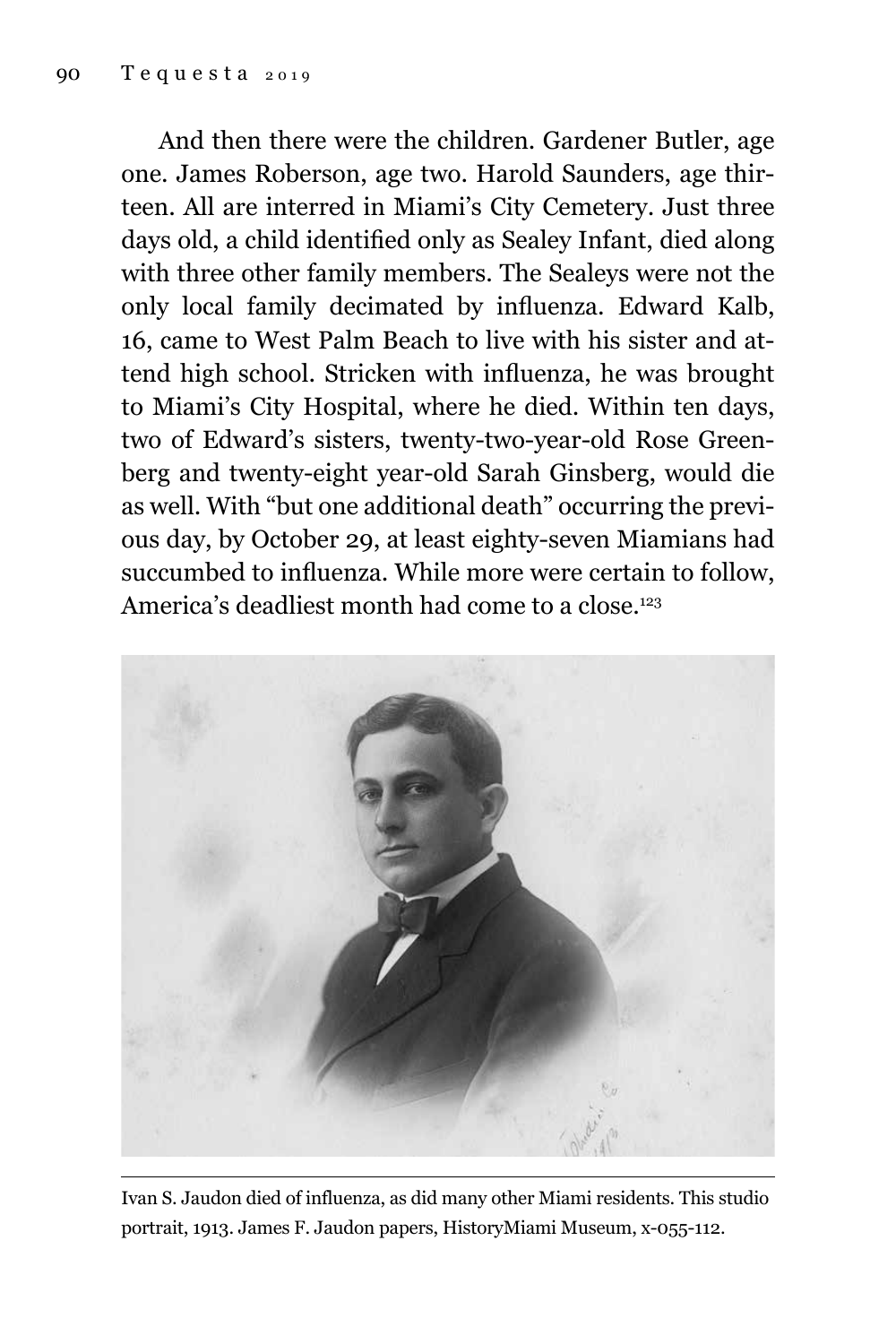The dark month of October behind it, Miami rebounded quickly. On November 1, theaters reopened. With the cast of Mack's Musical Review returning to their role as entertainers, the Airdrome proclaimed, "Good-bye 'Flu'—Hello Friends." For thirty cents, adults could watch moving pictures and a musical comedy at the Hippodrome, and the Fotosho announced it would "reopen with its usual run of high class pictures.124 Elbre's Pharmacy was back in business, completely renovated with "sanitary features of perfect sterilization" and Stewart's Orchestra performed for dancers at Elser's Pier.125 At the Halcyon Hotel, preparations were being made for the upcoming tourist season. The hotel's southern and eastern verandas were being enclosed and the basement was being remodeled. Based on existing reservations, it was believed that the hotel would be filled within weeks of reopening in mid-November.<sup>126</sup>

For those wishing to purchase food, Avenue D's White House Grocery offered Lowney's Cocoa at twenty-five cents a can, grape juice for fifty cents a quart and two packages of Kellogg's Corn Flakes for a quarter. Hoping to lure influenza-weary customers, the New Haven Restaurant claimed to have received a "medal for cleanliness."<sup>127</sup>

Even Halloween celebrations went on, undeterred, with the November 1 *Herald* reporting many "parties and dances, and there were the time-honored pranks of changed gates and signs."128 No mention was made of Miami's influenza epidemic or the ensuing bans on public gatherings and events.